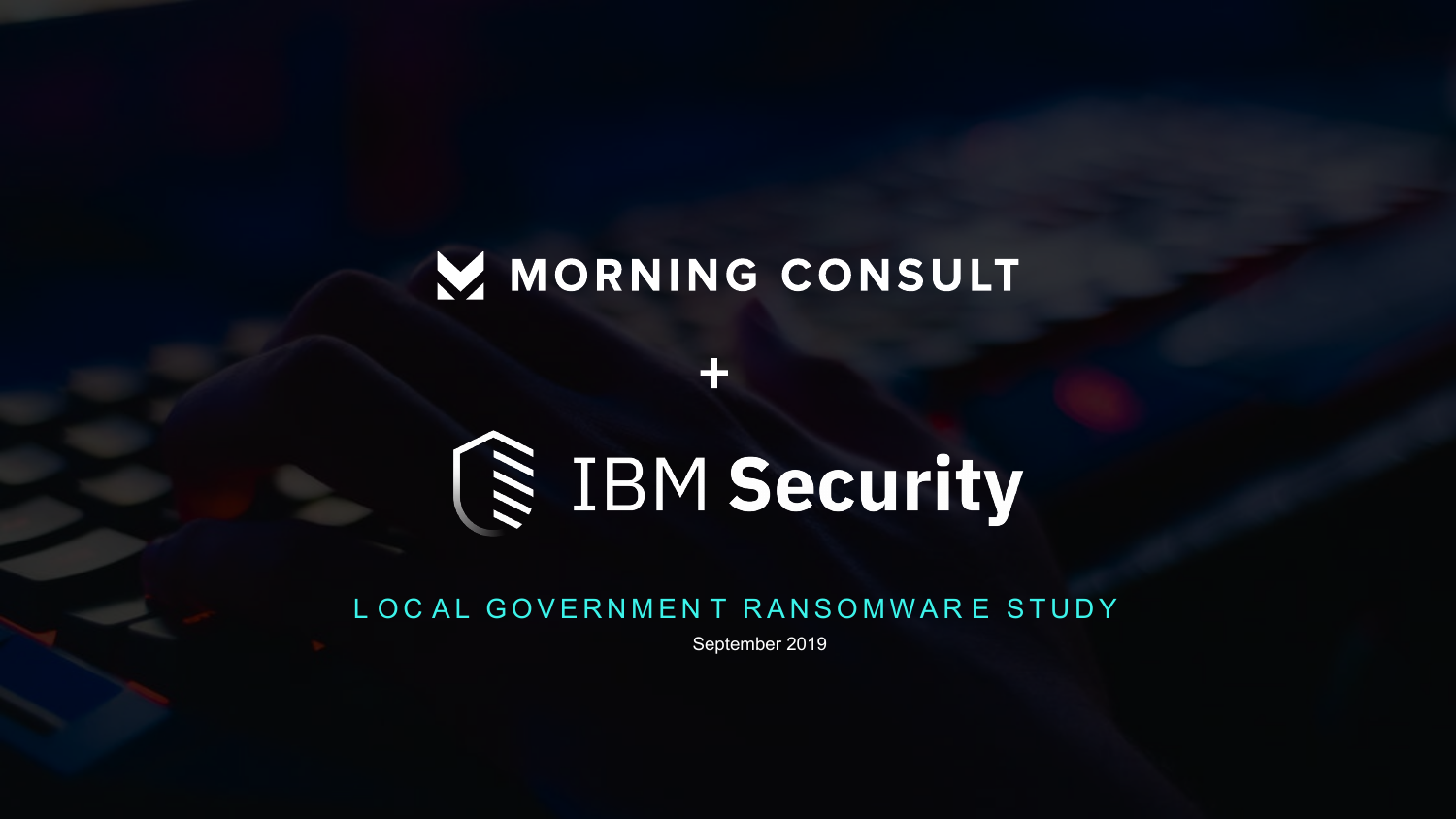# **Key Points**

M MORNING CONSULT

**SLIDE / 2**

**Half of Americans know nothing about ransomware**, and only 17% are very familiar with it.

- **79% of Americans are concerned about the threat of ransomware to cities across**   $\sqrt{2}$ **the U.S.**, while 68% are concerned about the threat of ransomware to their specific city and 75% are worried about threats to their personal data.
- $\begin{array}{|c|} \hline 3 \\ \hline \end{array}$ **56% of Americans would disapprove of their local government using tax dollars to pay a ransomware hacker;** when given an explicit choice, 63% of respondents would prefer to pay higher repair costs and not pay a ransom rather than using taxpayer dollars to pay for a ransom.
	- **More than half of Americans would not be willing to pay additional taxes to protect their city, county, or town from attacks,** and among those who are unwilling to pay additional taxes for cybersecurity, respondents are split 50-50 on whether they would support cutting funding from other local priorities for cybersecurity.
- **Nearly half (49%) of respondents view the federal government as having the**   $5<sup>1</sup>$ **greatest responsibility to protect cities from ransomware attacks,** vs. 22% seeing it as a state-level responsibility and 28% viewing it as the responsibility of the local government.
- **88% of Americans believe in increasing federal funding for local governments to**   $6^{\circ}$ **improve their cybersecurity infrastructure,** and 76% believe the federal government should reimburse cities for damage from cyberattacks.

### **Methodology**

This poll was conducted from August 15-18, 2019, among a national sample of 2200 U.S. adults. The interviews were conducted online and the data were weighted to approximate a target sample of U.S. adults based on age, race/ethnicity, gender, educational attainment, and region. Results from the full survey have a margin of error of plus or minus 2 percentage points.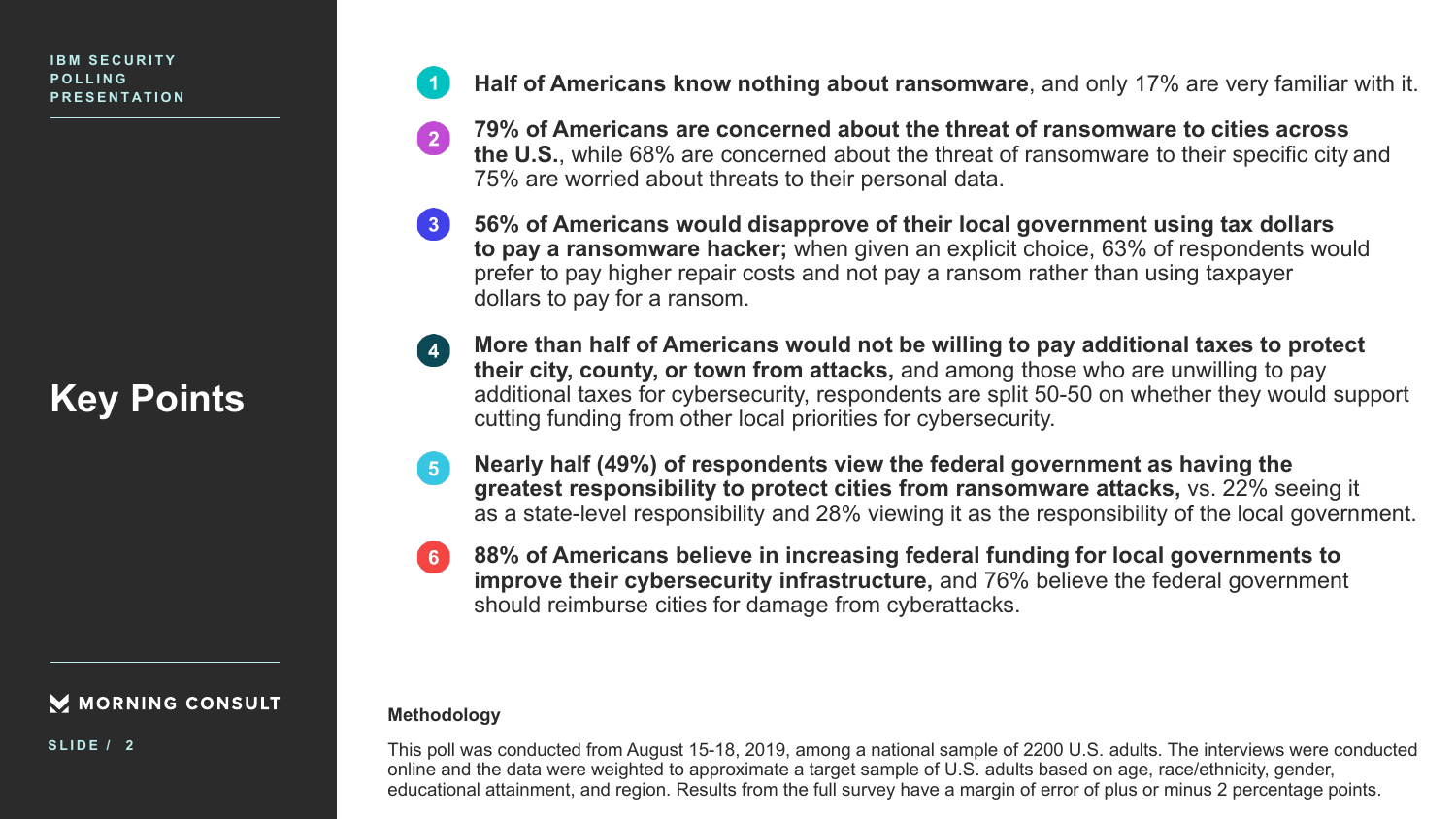**Contents / Agenda**

MORNING CONSULT

**SLIDE / 3**



**Americans' Knowledge of Ransomware and Other Cybersecurity Threats**



**Current Perceptions of Threats/Preparedness from Ransomware Attacks** 



**Willingness to Pay Ransoms/ Higher Taxes for Cybersecurity**



**Cybersecurity Responsibility of Federal vs. Local Governments**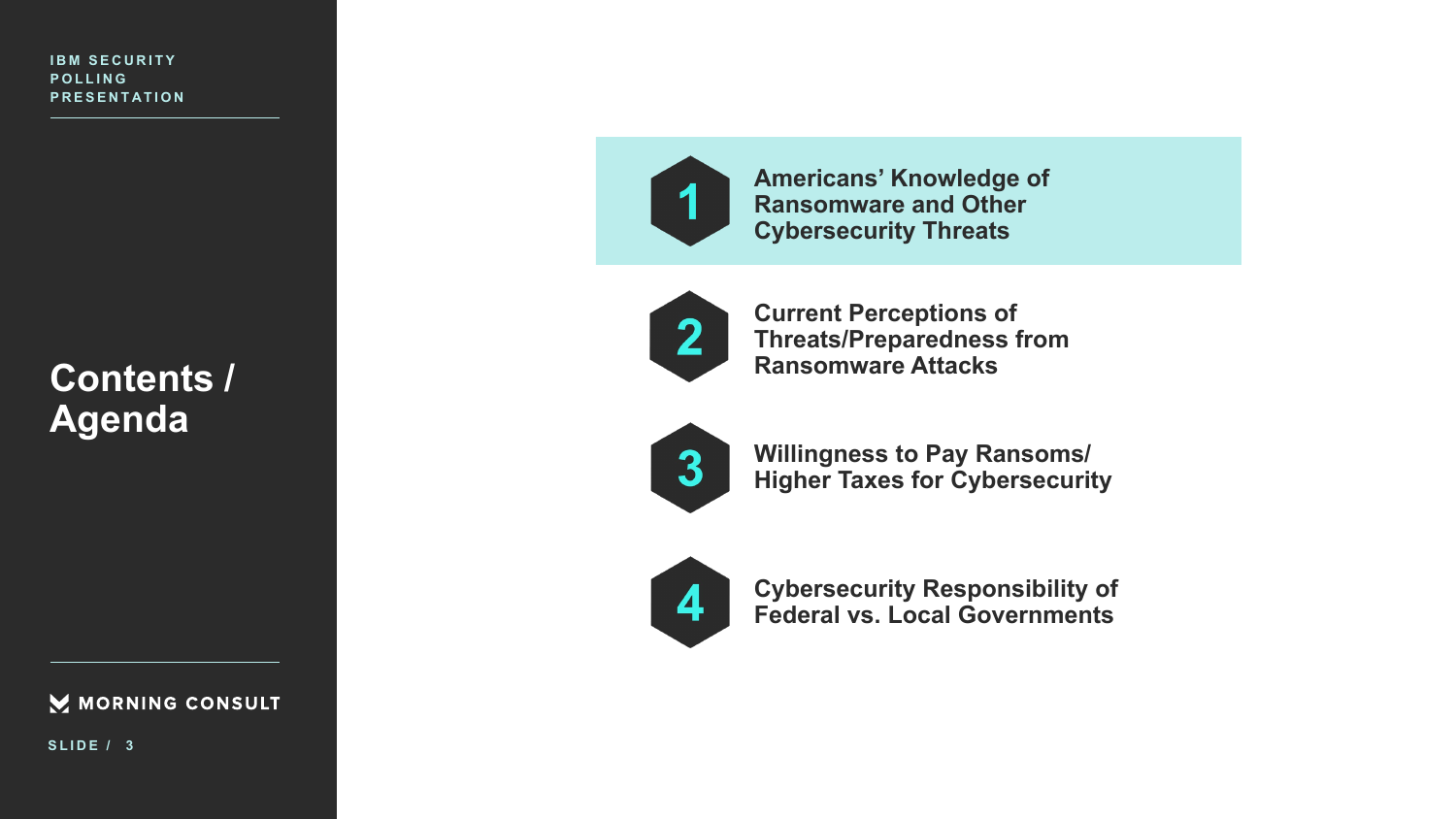**Americans' Knowledge of Ransomware and Other Cybersecurity Threats**

M MORNING CONSULT

**SLIDE / 4**

# **Half of Americans have any familiarity with ransomware, and only 17% are very familiar with it**

*How familiar are you with the following types of cybersecurity threats, if at all?*

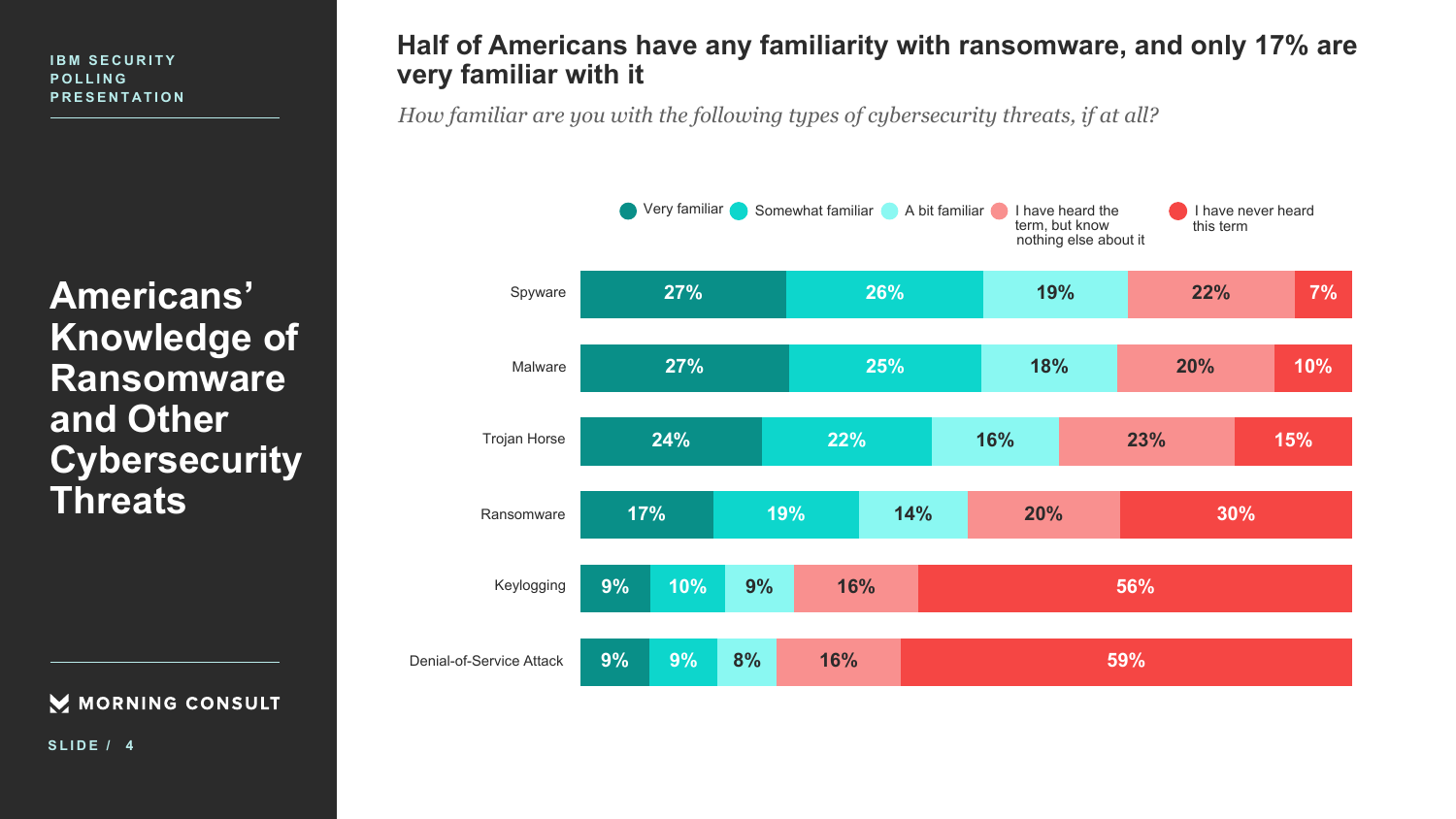**Contents / Agenda**

MORNING CONSULT

**SLIDE / 5**



**Americans' Knowledge of Ransomware and Other Cybersecurity Threats**



**Current Perceptions of Threats/Preparedness from Ransomware Attacks** 



**Willingness to Pay Ransoms/ Higher Taxes for Cybersecurity**



**Cybersecurity Responsibility of Federal vs. Local Governments**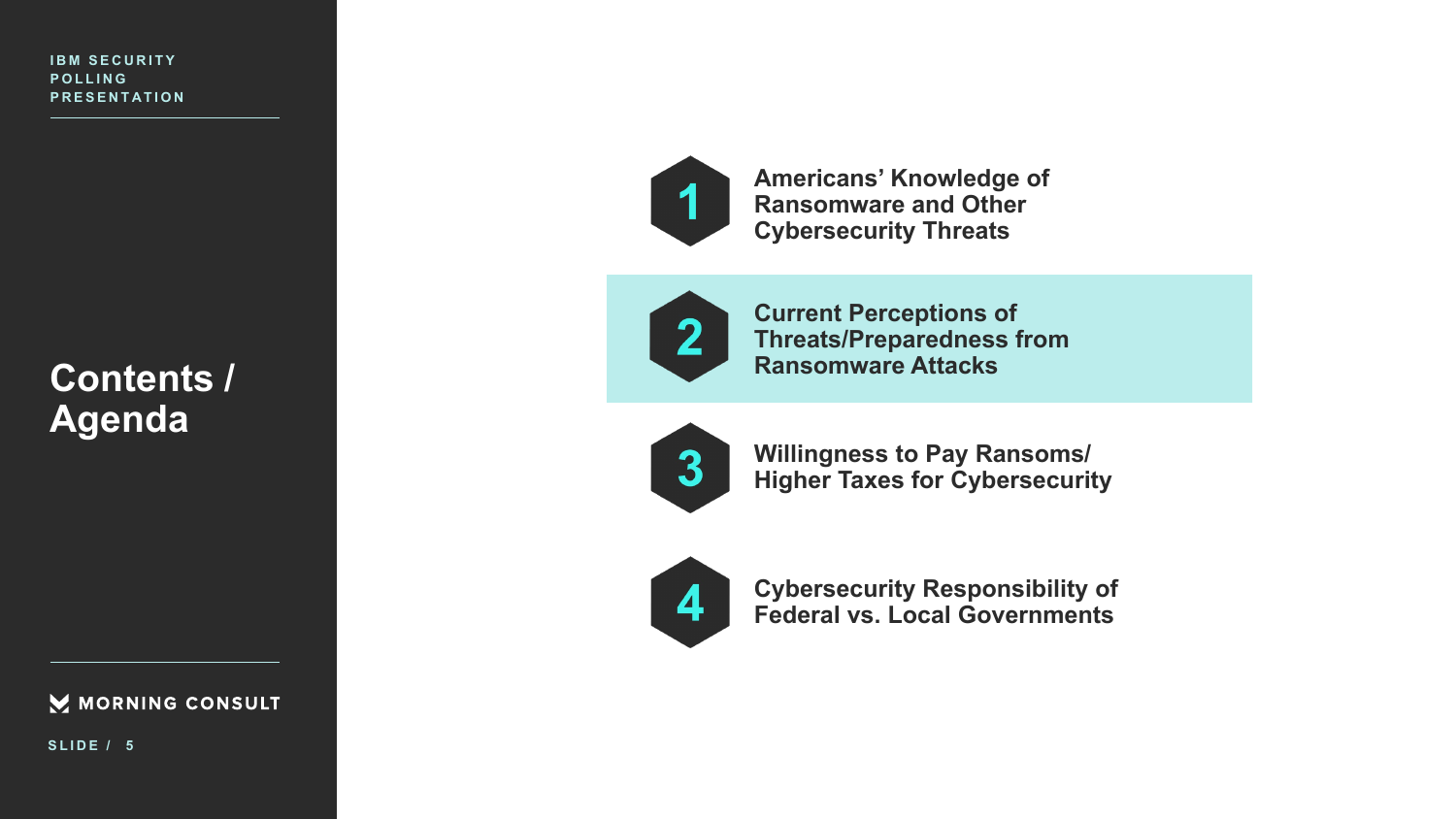**Current Perceptions of Threats/ Preparedness from Ransomware Attacks** 

M MORNING CONSULT

**79% of Americans are concerned about the threat of ransomware to cities across the U.S., while 68% are concerned about the threat of ransomware to their specific city**

*How concerned are you about the threat of ransomware to…*

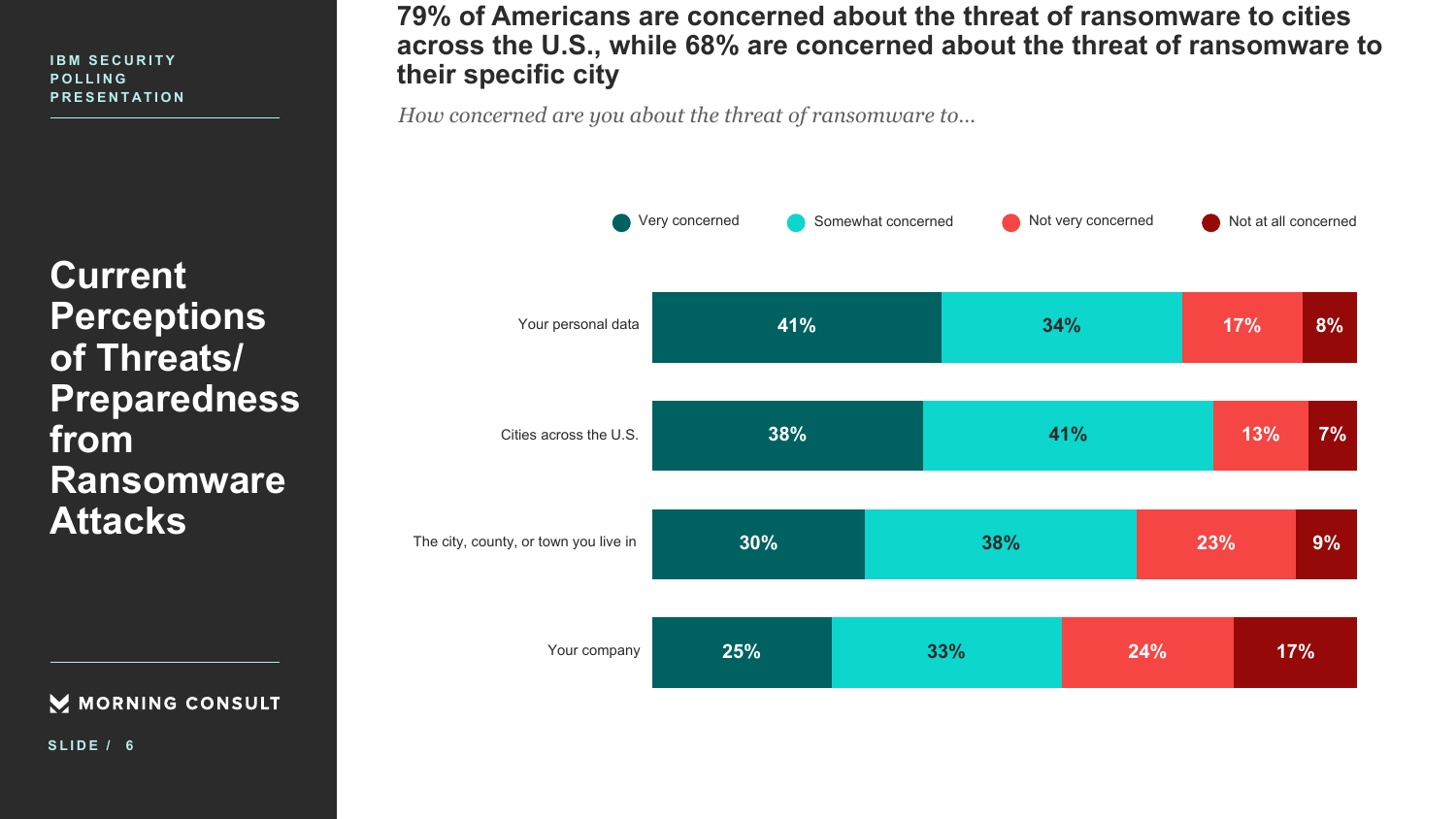**Current Perceptions of Threats/ Preparedness from Ransomware Attacks** 

M MORNING CONSULT

**SLIDE / 7**

## **Over half of respondents agree their local government has the awareness, infrastructure, and ability to protect their area from cyberattacks, but less than 1 in 5 strongly agree**

*How much do you agree or disagree with each of the following statements about your own city, county, or town's ability to defend against cyberattacks?*

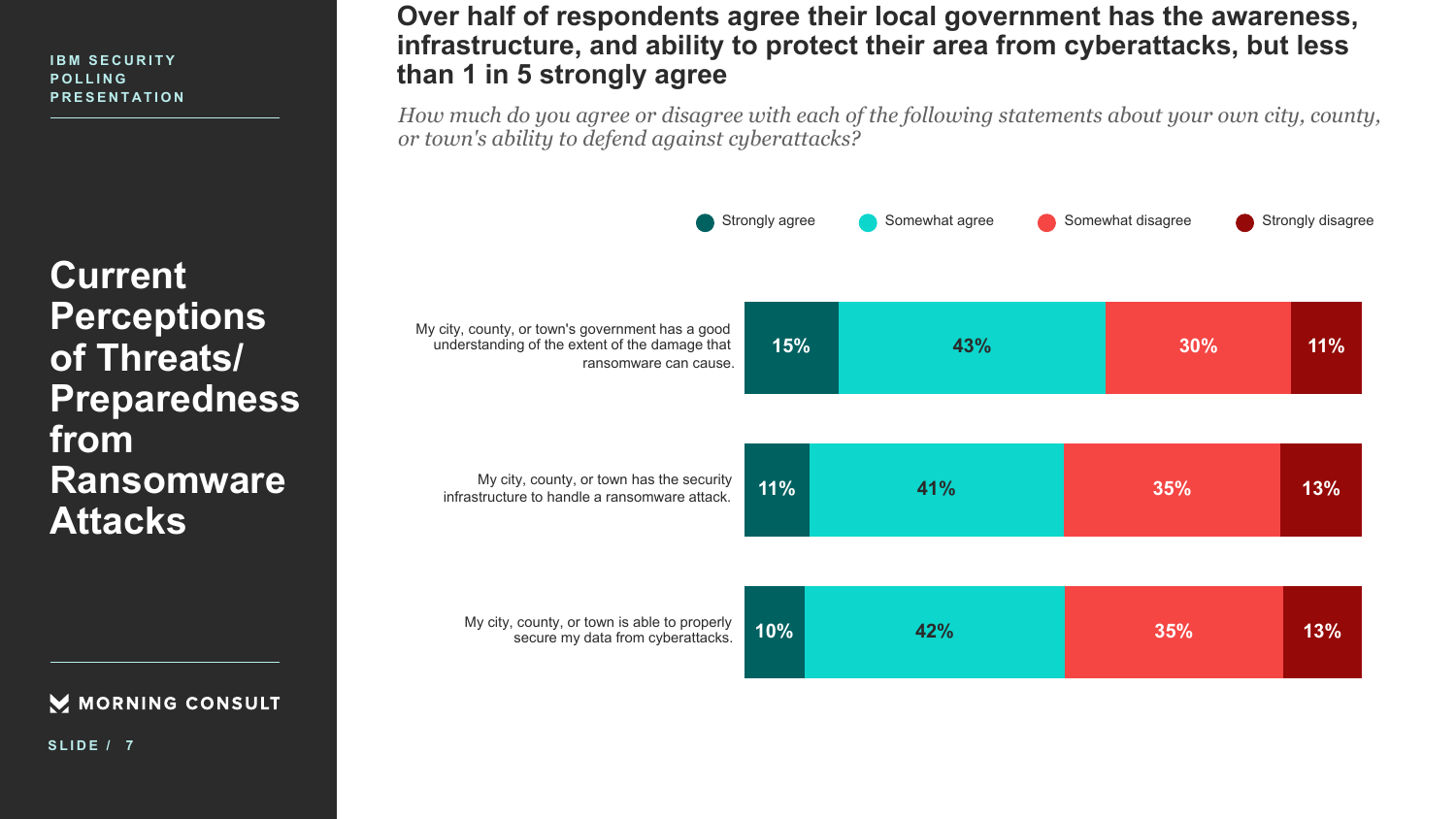**Contents / Agenda**

MORNING CONSULT

**SLIDE / 8**



**Americans' Knowledge of Ransomware and Other Cybersecurity Threats**



**Current Perceptions of Threats/Preparedness from Ransomware Attacks** 



**Willingness to Pay Ransoms/ Higher Taxes for Cybersecurity**



**Cybersecurity Responsibility of Federal vs. Local Governments**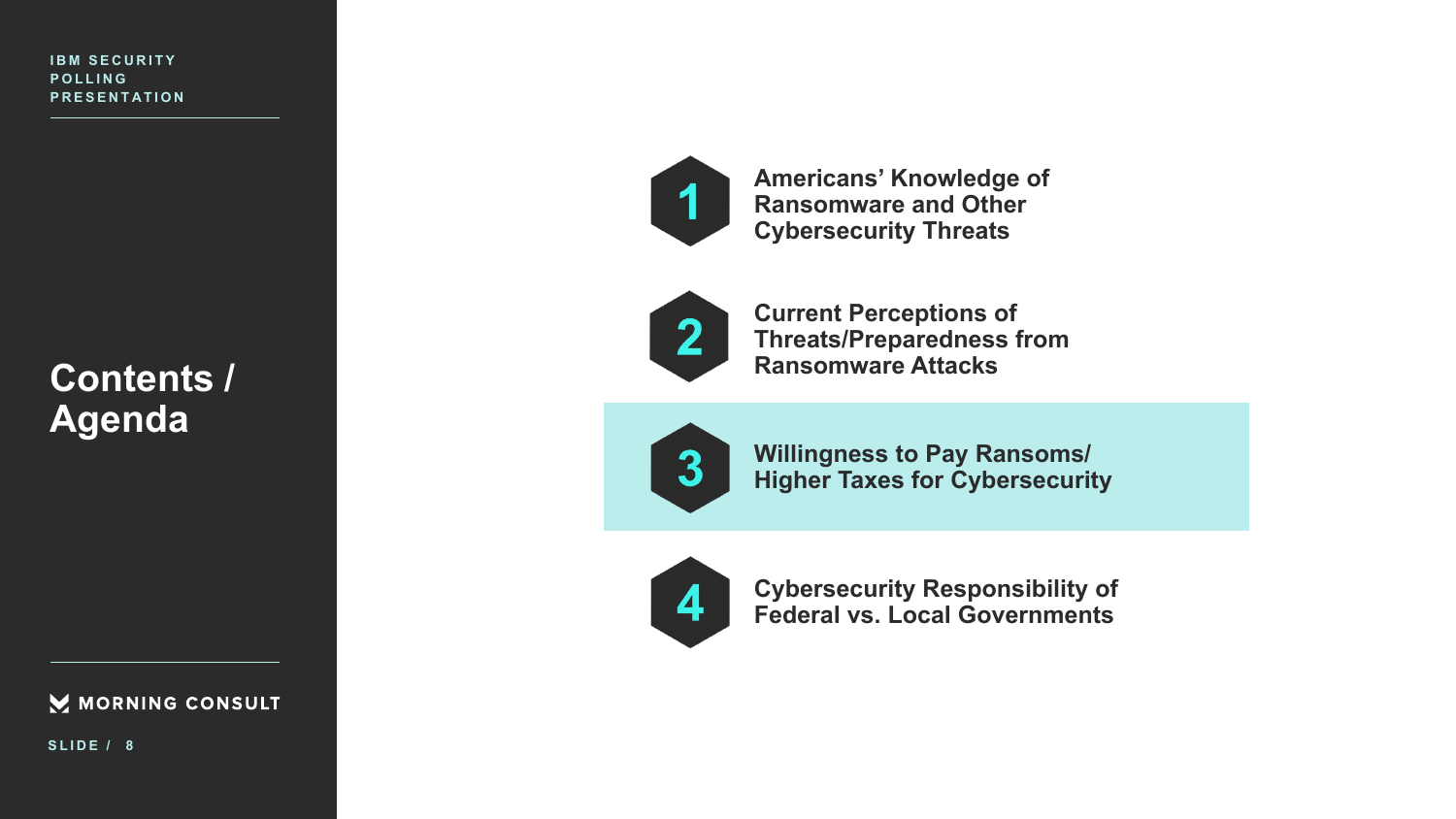**Willingness to Pay Ransoms/ Higher Taxes for Cybersecurity**

MORNING CONSULT

**SLIDE / 9**

### **56% of Americans would disapprove of their local government using tax dollars to pay a ransomware hacker**

*If your city, county, or town was attacked by ransomware and unable to quickly solve the problem through other means, would you approve of your local government using tax dollars to pay a ransomware hacker?*

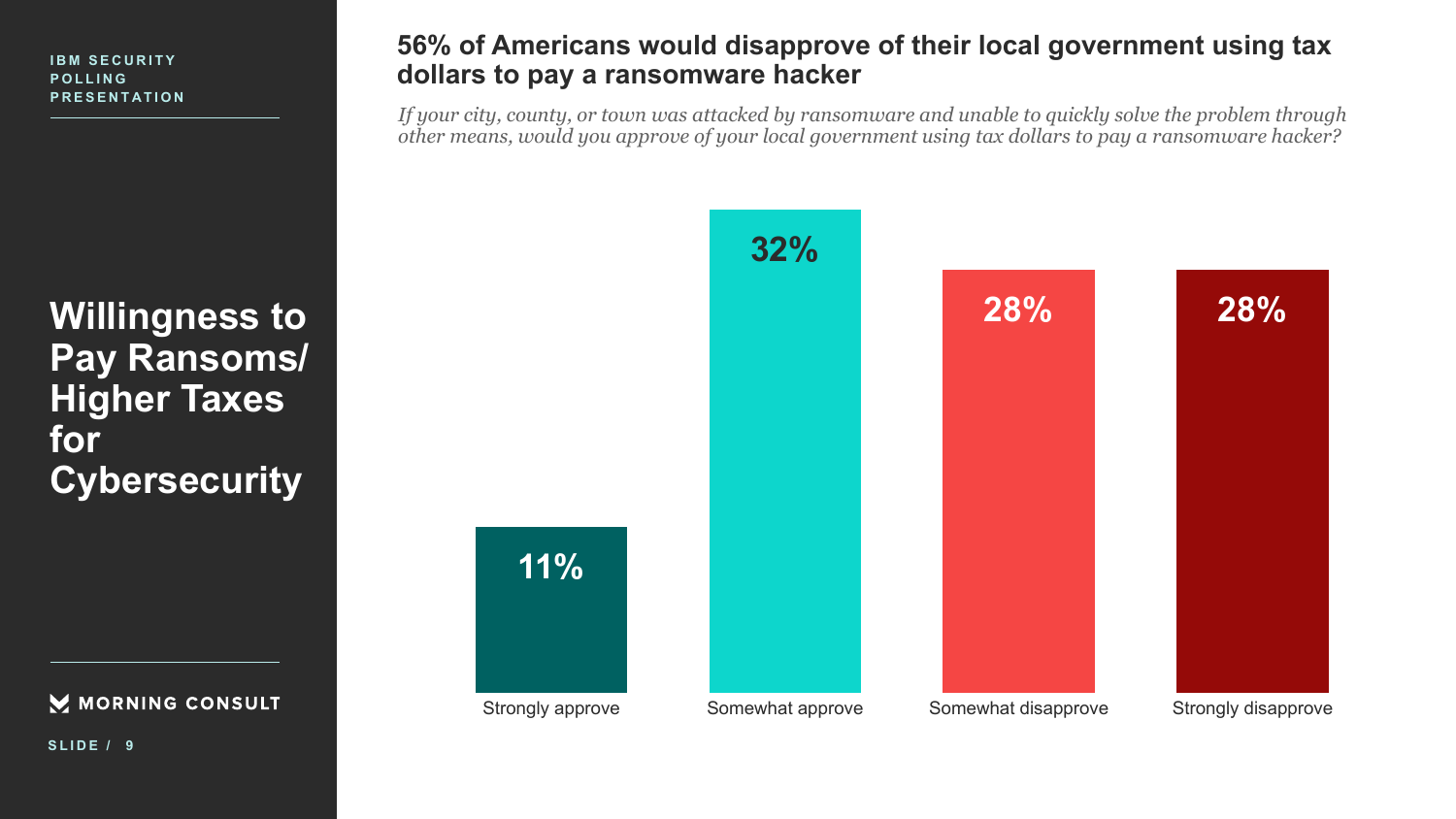**Willingness to Pay Ransoms/ Higher Taxes for Cybersecurity**

M MORNING CONSULT

**Nearly 2 in 3 respondents would prefer to pay higher repair costs and not pay a ransom rather than using taxpayer dollars to pay for a ransom**

*Given an option between not paying a ransom, but paying higher repair costs to get systems up and running, or paying a ransom and saving taxpayer dollars, which would you prefer, even if neither exactly describes your feelings?*



Not paying a ransom, but paying higher repair costs

Paying a ransom, but saving taxpayer dollars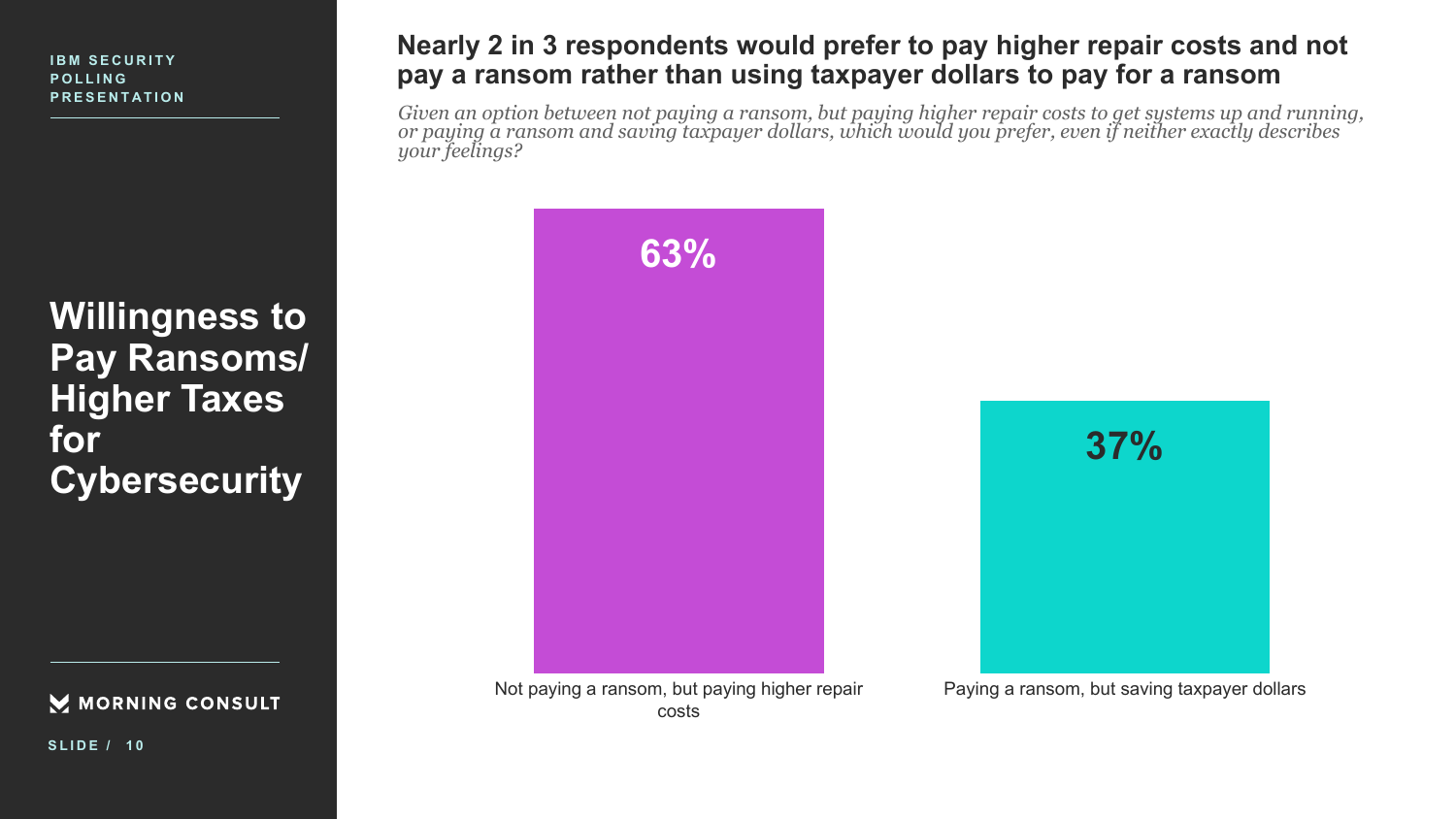**Pay Ransoms/ Higher Taxes for Cybersecurity**

M MORNING CONSULT

**Americans believe that recovery costs and the opinions of cybersecurity experts are the most important factors for local decision-makers to consider when deciding whether or not to pay a ransom**

*Which of the following factors, if any, do you think are important for local decision-makers to consider when deciding whether or not to pay a ransom impacting a city/town/county?*

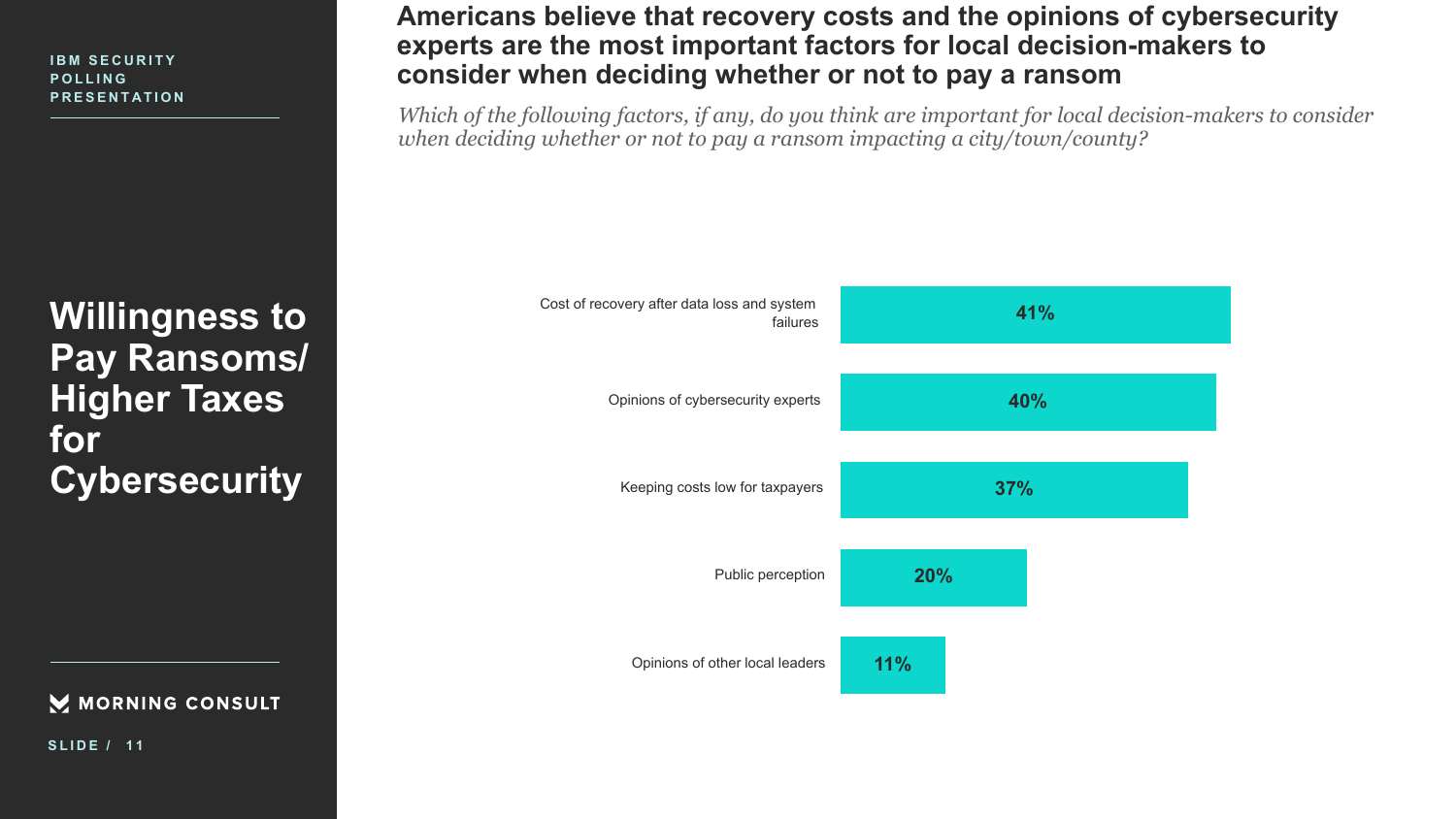**Willingness to Pay Ransoms/ Higher Taxes for Cybersecurity**

MORNING CONSULT

**More than half of Americans would not be willing to pay additional taxes to protect their city, county, or town from attacks**

*Would you be willing to pay additional taxes to protect your city, county, or town from attacks?*

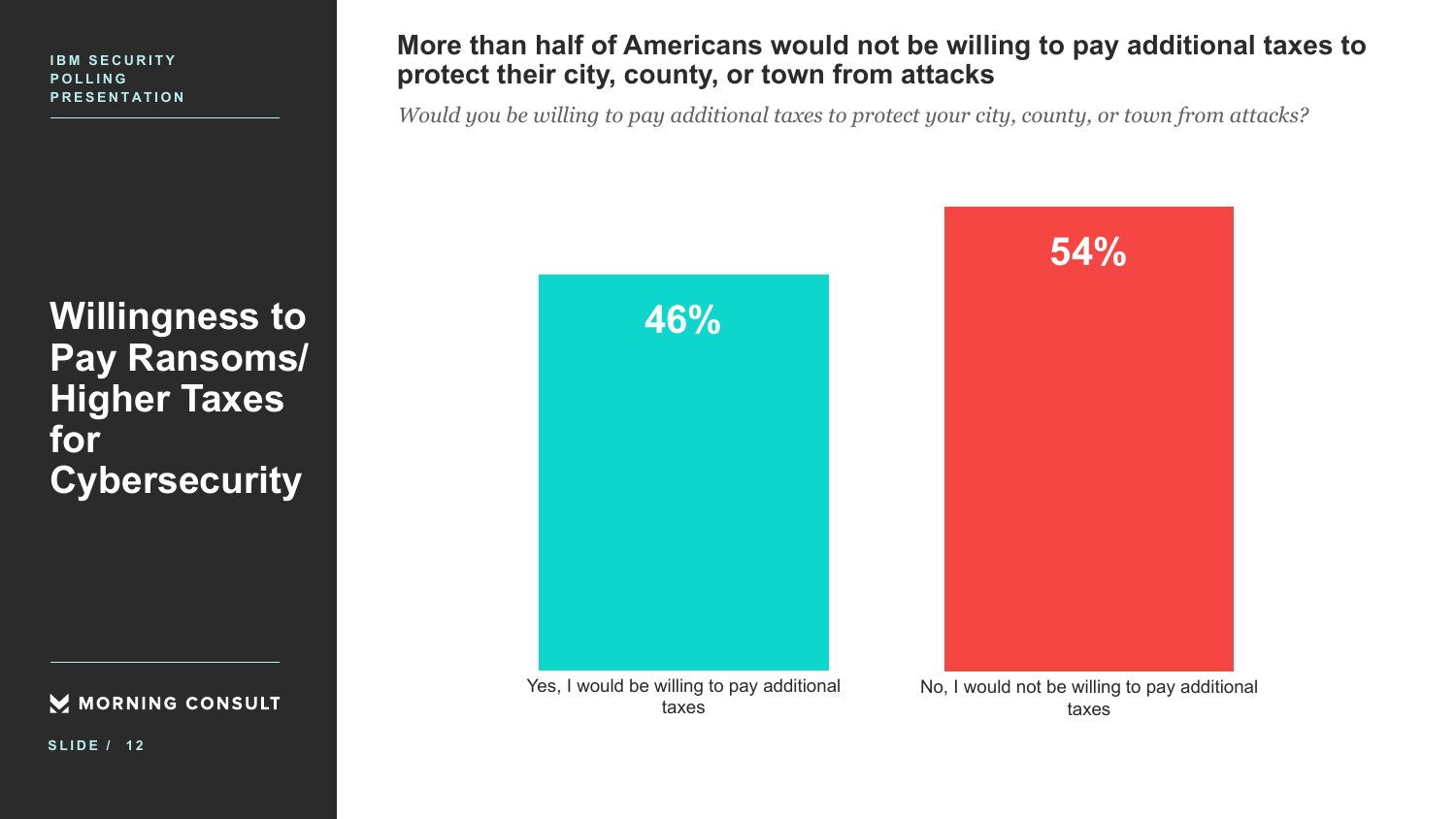**Willingness to Pay Ransoms/ Higher Taxes for Cybersecurity**

M MORNING CONSULT

**SLIDE / 1 3**

# **Among those who are unwilling to pay additional taxes for cybersecurity, respondents are evenly split on whether they would support cuts**

*You mentioned you would not be willing to pay any additional taxes for improved cybersecurity. Would you be in favor of cuts to other local government services to reallocate funding to cybersecurity?*



Yes, I would support cuts to other services to reallocate to cybersecurity

No, I would not support cuts to other services to reallocate to cybersecurity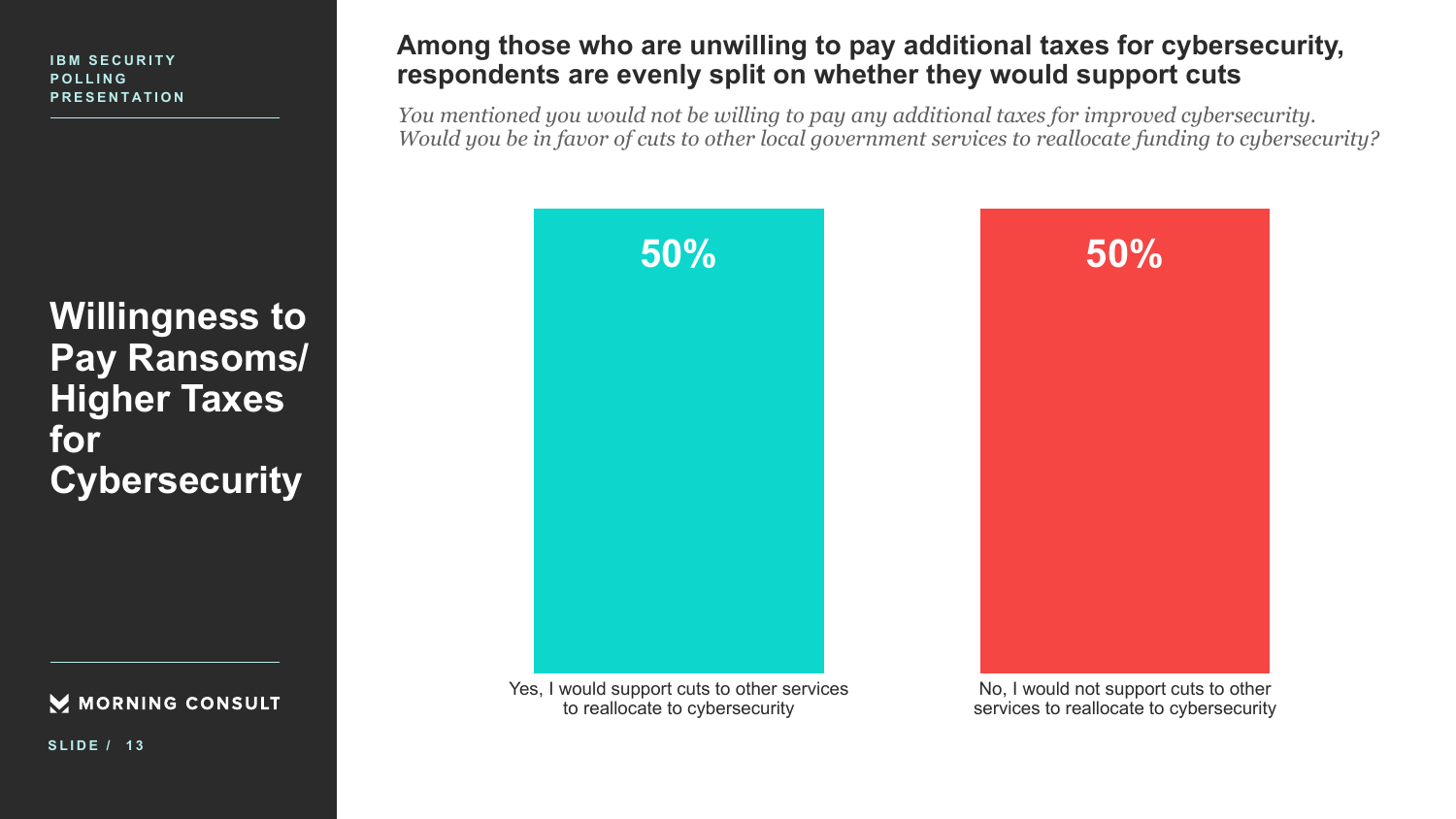**Willingness to Pay Ransoms/ Higher Taxes for Cybersecurity**

#### M MORNING CONSULT

**SLIDE / 1 4**

# **More than 30% of respondents would not be willing to pay any amount of ransom to help 911 services, police departments, or public schools.**

*Below are examples of local departments that may be compromised in a municipal attack. Thinking of an*  average city, what's the highest amount of money it would be reasonable for a city to pay in a ransom to get each *department up and running?*

| More than<br>\$750,000-<br>\$1,000,000<br>\$1,000,000             | \$500,000-<br>\$750,000 | \$250,000-<br>\$500,000 |     | \$100,000-<br>\$250,000 | \$50,001-<br>\$100,000 | \$10,000-<br>\$50,000 | Less than \$10,000 | Not worth paying<br>any amount of<br>money in ransom |
|-------------------------------------------------------------------|-------------------------|-------------------------|-----|-------------------------|------------------------|-----------------------|--------------------|------------------------------------------------------|
| 911 emergency services                                            |                         | 7% 3%3%4%               | 9%  | 12%                     | 14%                    | 15%                   |                    | 33%                                                  |
| Police department                                                 |                         | 5% 3% 3% 4%             | 9%  | 11%                     | 14%                    | 15%                   | 37%                |                                                      |
| Local utility departments (water/sewer)                           | 3%                      | 3% 6%                   | 11% |                         | 14%                    | 20%                   | 39%                |                                                      |
| Public schools                                                    | $5\%$                   | $3\%3\%$                | 8%  | 10%                     | 14%                    | 15%                   | 39%                |                                                      |
| Local courts                                                      |                         | 6%                      | 9%  | 14%                     | 21%                    |                       | 43%                |                                                      |
| Transportation                                                    | 3% 3% 6%                |                         | 8%  | 14%                     | 20%                    |                       | 43%                |                                                      |
| County clerk's office                                             |                         | 4%<br>9%                |     | 13%                     | 23%                    |                       | 46%                |                                                      |
| Department of public works (trash collection, street<br>cleaning) |                         | 4%<br>7%                |     | 15%                     | 21%                    |                       | 46%                |                                                      |
| Parks and recreation                                              |                         | 4% 6%                   | 12% |                         | 23%                    |                       | 50%                |                                                      |
| Board of election                                                 |                         | 4%<br>7%                | 12% |                         | 21%                    |                       | 49%                |                                                      |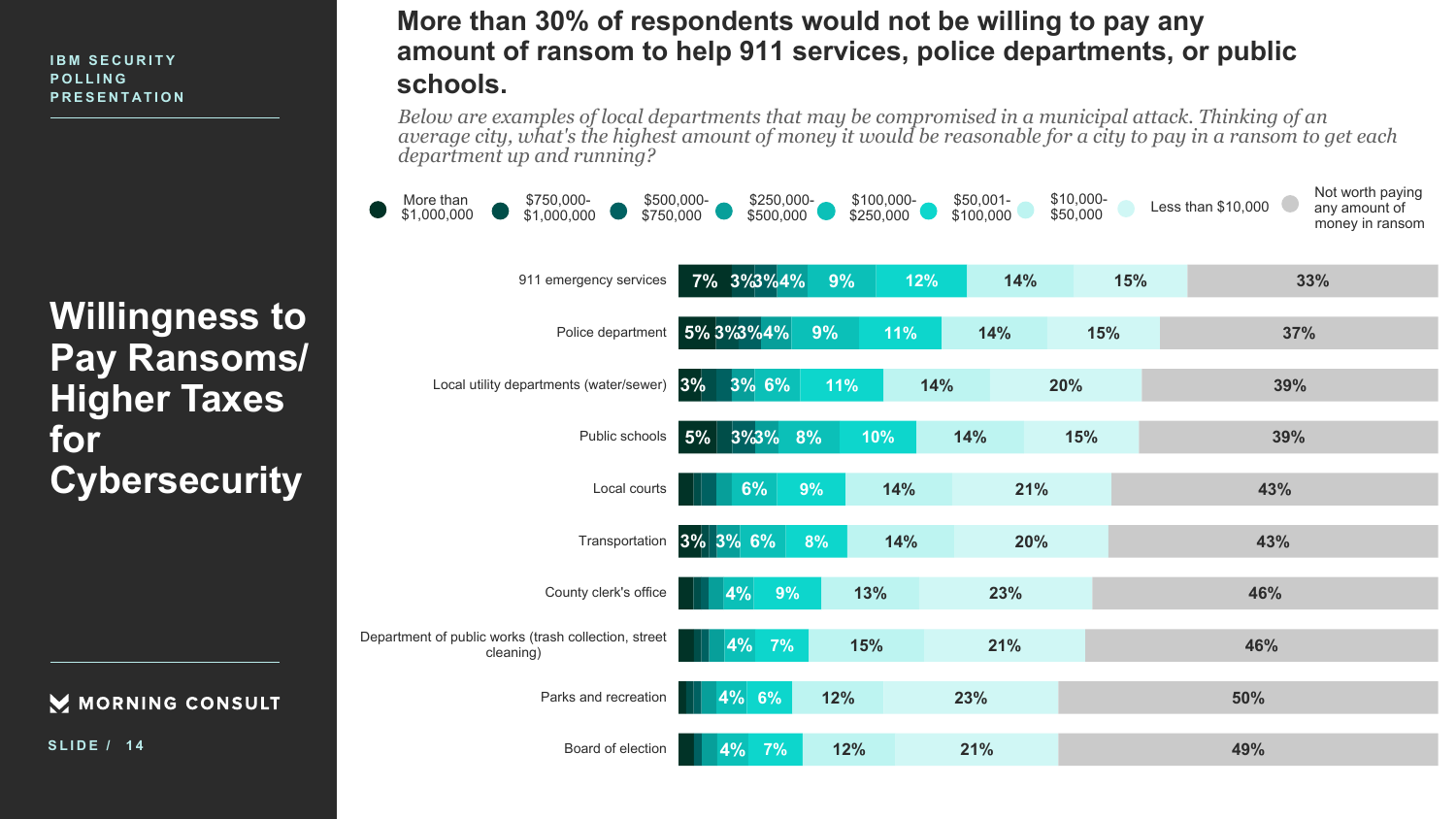**Contents / Agenda**

MORNING CONSULT

**SLIDE / 1 5**



**Americans' Knowledge of Ransomware and Other Cybersecurity Threats**



**Current Perceptions of Threats/Preparedness from Ransomware Attacks** 



**Willingness to Pay Ransoms/ Higher Taxes for Cybersecurity**



**Cybersecurity Responsibility of Federal vs. Local Governments**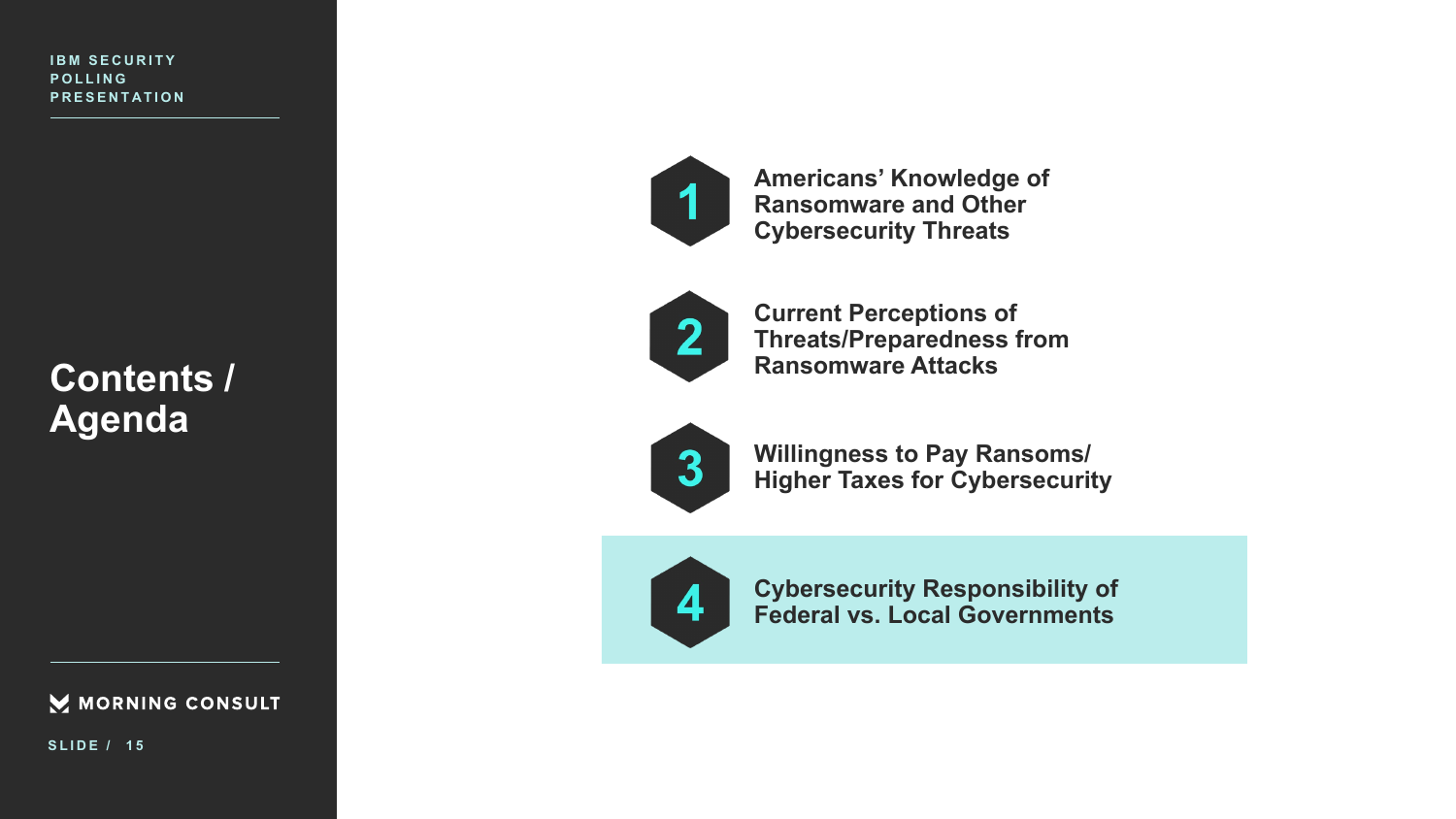**Cybersecurity Responsibility of Federal vs. Local Governments**

M MORNING CONSULT

**SLIDE / 1 6**

# **Nearly half of respondents view the federal government as having the greatest responsibility to protect cities from ransomware attacks**

*Which of the following do you think has the greatest responsibility to protect cities from ransomware attacks?*

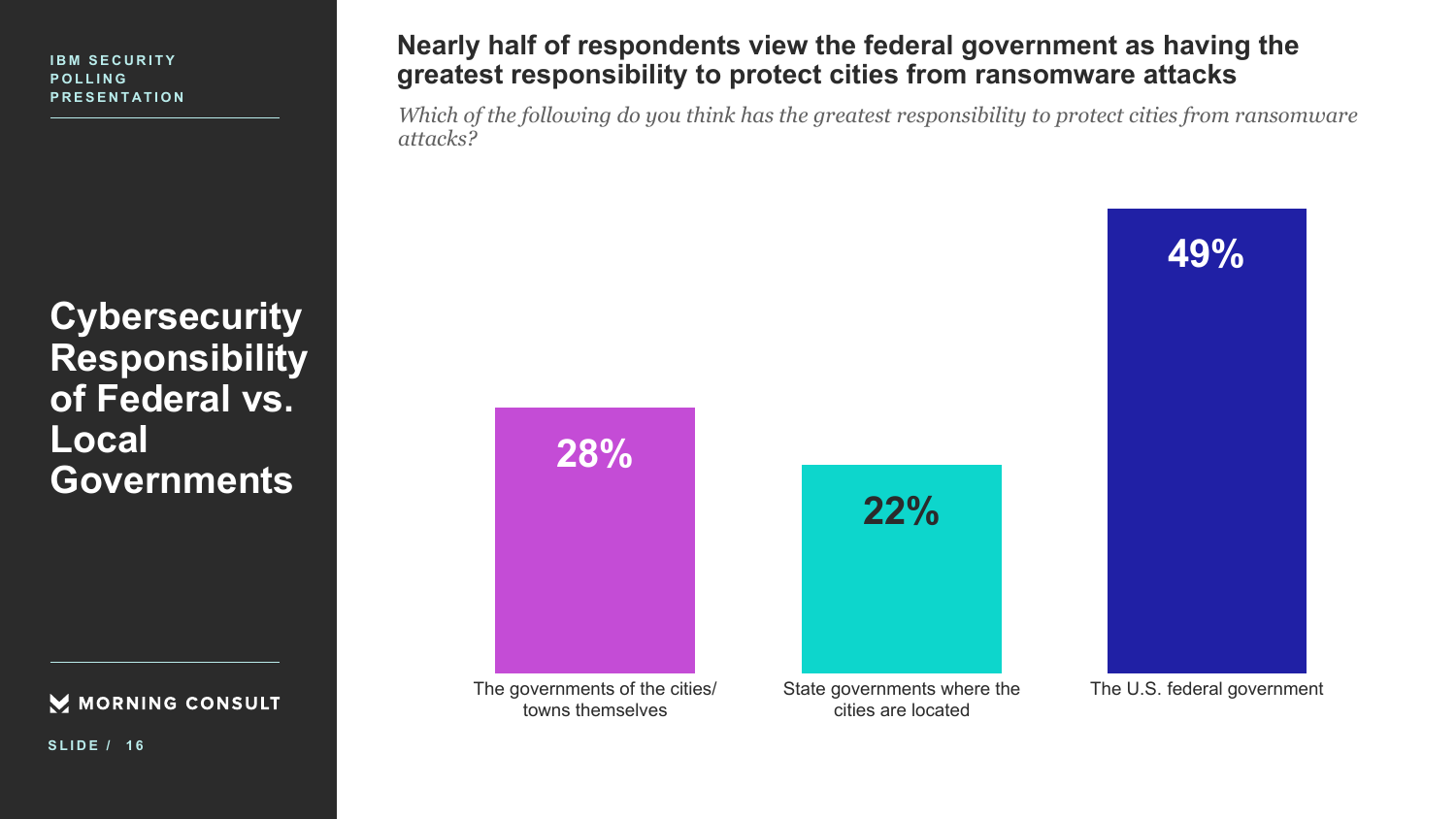**Cybersecurity Responsibility of Federal vs. Local Governments**

M MORNING CONSULT

**SLIDE / 1 7**

# **88% of Americans believe in increasing federal funding for local governments to improve their cybersecurity infrastructure, and 76% believe the federal government should reimburse cities for damage from cyberattacks**

*How much do you agree or disagree with each of the following statements about the federal government's relationship with cities when it comes to ransomware attacks?*



The federal government should reimburse cities for damages from cyberattacks or ransomware attacks, similar to how natural disasters and terrorism are handled.

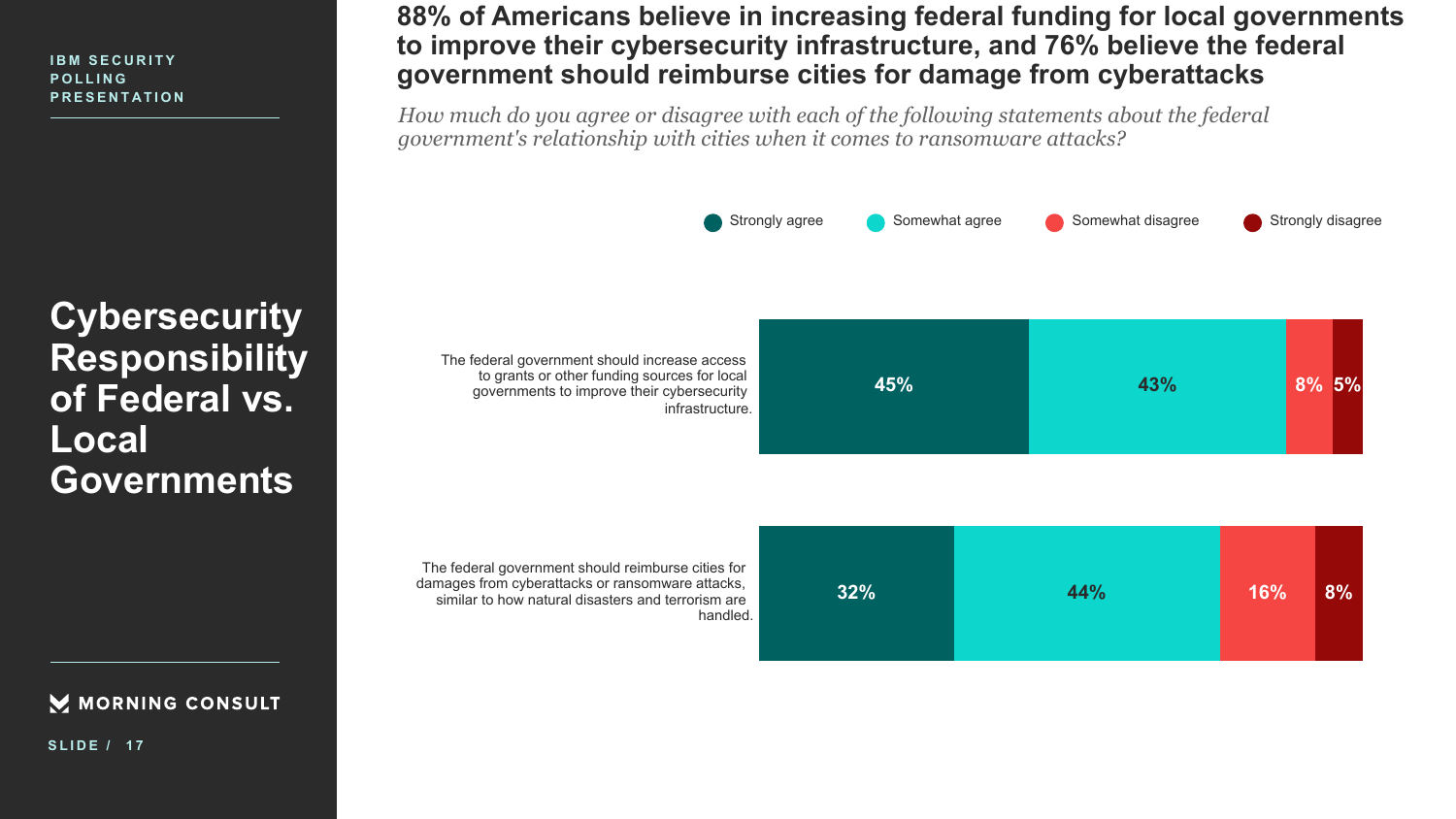**Current Perceptions of Threats/ Preparedness from Ransomware Attacks** 

M MORNING CONSULT

**Older respondents, those more familiar with ransomware, and those living in towns with populations larger than 50,000 are most likely to be concerned about the threat of ransomware to their city, county, or town**

*How concerned are you about the threat of ransomware to… The city, county, or town you live in*

|                                           | Very concerned | Somewhat concerned | Not very concerned |            | Not at all concerned |
|-------------------------------------------|----------------|--------------------|--------------------|------------|----------------------|
| Adults                                    | $30\%$         | <b>38%</b>         |                    | <b>23%</b> | $9\%$                |
| Gender: Male                              | $30\%$         | 37%                |                    | 24%        | $8\%$                |
| Gender: Female                            | $30\%$         | 40%                |                    | 21%        | $9\%$                |
| Democrat                                  | 37%            | 37%                |                    | 21%        | $ 6\% $              |
| Independent                               | 29%            | <b>38%</b>         | 21%                |            | $12\%$               |
| Republican                                | 25%            | 41%                |                    | <b>26%</b> | $8\%$                |
| Income: Under 50k                         | 32%            | 36%                |                    | 22%        | $10\%$               |
| Income: 50k-100k                          | <b>28%</b>     | 43%                |                    | <b>23%</b> | $ 7\% $              |
| Income: $100k+$                           | $30\%$         | 41%                |                    | 24%        | $ 6\% $              |
| Very Small Town (Pop. of 10,000 or Less)  | 25%            | 36%                | 25%                |            | 14%                  |
| Small Town (Pop. of 10,001 - 50,000)      | 25%            | 43%                |                    | 25%        | $7\%$                |
| Mid-Sized Town (Pop. of 50,001 - 100,000) | 35%            | <b>36%</b>         |                    | 21%        | $8\%$                |
| Small City (Pop. of 100,001 - 500,000)    | 34%            | 39%                |                    | 22%        | $ 5\% $              |
| Large City (Pop. of 500,001+)             | 37%            | 38%                |                    | <b>19%</b> | $7\%$                |
| Familiar with Ransomware                  | 35%            | <b>41%</b>         |                    | 20%        | 4%                   |
| Unfamiliar with Ransomware                | 27%            | 37%                | 24%                |            | $11\%$               |
| Age: 18-34                                | 25%            | 36%                | 25%                |            | 15%                  |
| Age: 35-54                                | $30\%$         | 39%                |                    | 23%        | $9\%$                |
| Age: 55+                                  | 35%            | 41%                |                    | <b>20%</b> | 4%                   |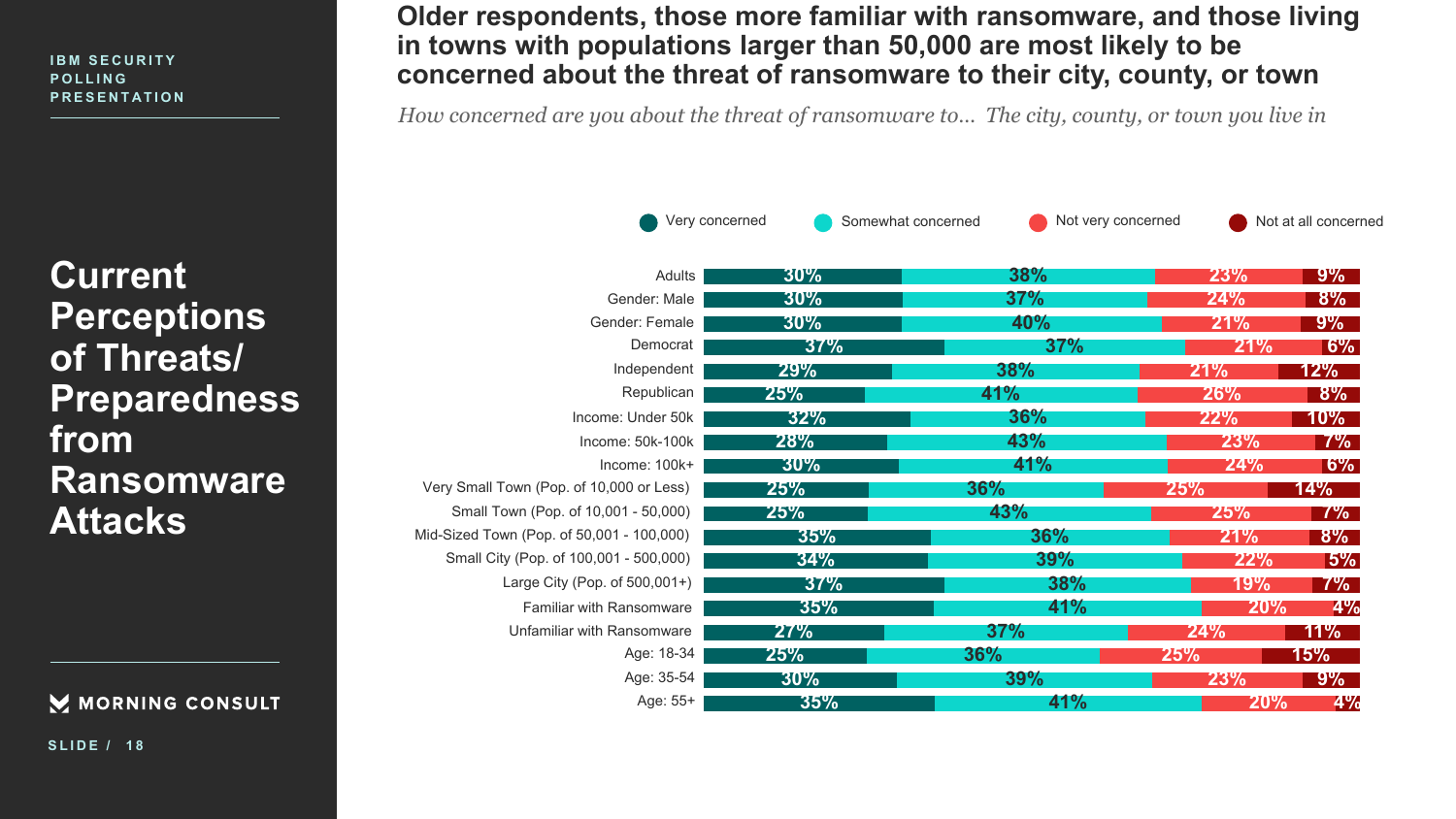**Current Perceptions of Threats/ Preparedness from Ransomware Attacks** 

### M MORNING CONSULT

### **Those living in larger towns and cities are more likely to believe that their local government understands the threat of ransomware**

*How much do you agree or disagree with each of the following statements about your own city, county, or town's ability to defend against cyberattacks? My city, county, or town's government has a good understanding of the extent of the damage that ransomware can cause.*

|                                           | Strongly agree | Somewhat agree | Somewhat disagree | Strongly disagree |
|-------------------------------------------|----------------|----------------|-------------------|-------------------|
| Adults                                    | 15%            | 43%            | $30\%$            | $11\%$            |
| Gender: Male                              | 16%            | 43%            | $30\%$            | 11% <b>1</b>      |
| Gender: Female                            | 15%            | 44%            | $30\%$            | $12\%$            |
| Democrat                                  | 17%            | 43%            | <b>29%</b>        | $11\%$            |
| Independent                               | 14%            | 41%            | 31%               | $13\%$            |
| Republican                                | 14%            | 46%            | 29%               | $11\%$            |
| Income: Under 50k                         | 16%            | 42%            | $30\%$            | $13\%$            |
| Income: 50k-100k                          | 14%            | 45%            | 31%               | $10\%$            |
| Income: 100k+                             | 17%            | 45%            | <b>29%</b>        | $9\%$             |
| Very Small Town (Pop. of 10,000 or Less)  | 13%            | 37%            | 32%               | 18%               |
| Small Town (Pop. of 10,001 - 50,000)      | 11%            | 45%            | 34%               | $10\%$            |
| Mid-Sized Town (Pop. of 50,001 - 100,000) | 15%            | 43%            | 31%               | $11\%$            |
| Small City (Pop. of 100,001 - 500,000)    | 18%            | 48%            | <b>29%</b>        | $ 6\% $           |
| Large City (Pop. of $500,001+$ )          | 21%            | 46%            | 23%               | $10\%$            |
| <b>Familiar with Ransomware</b>           | $17\%$         | 40%            | 31%               | $12\%$            |
| Unfamiliar with Ransomware                | 14%            | 45%            | <b>29%</b>        | $11\%$            |
| Age: 18-34                                | 16%            | 38%            | 31%               | 16%               |
| Age: 35-54                                | $17\%$         | 44%            | $30\%$            | $10\%$            |
| Age: 55+                                  | 14%            | 48%            | 30%               | $9\%$             |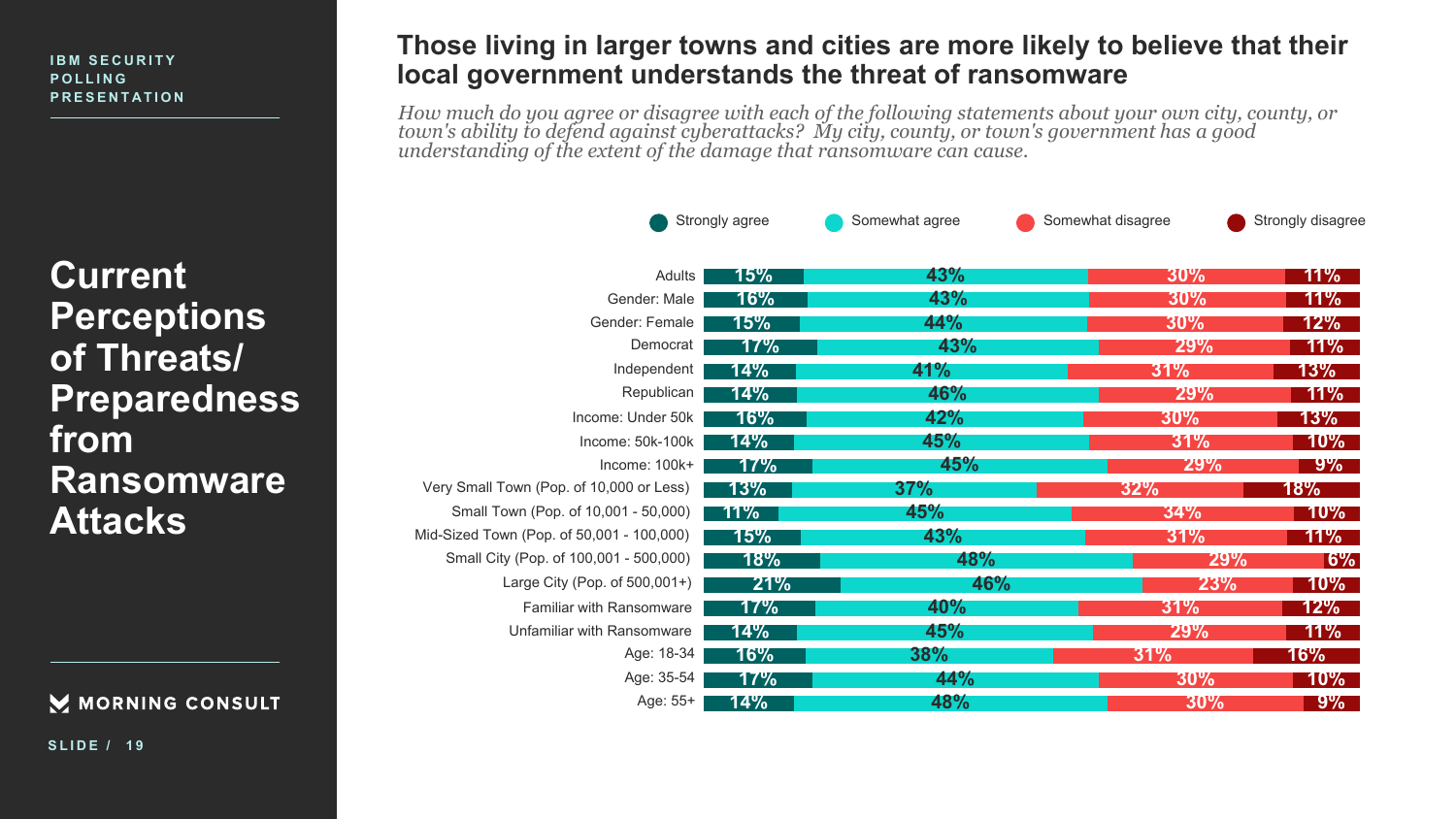**Current Perceptions of Threats/ Preparedness from Ransomware Attacks** 

#### M MORNING CONSULT

**SLIDE / 2 0**

### **Less than half of those who are familiar with ransomware believe that their town has the infrastructure necessary to handle a ransomware attack**

*How much do you agree or disagree with each of the following statements about your own city, county, or town's ability to defend against cyberattacks? My city, county, or town has the security infrastructure to handle a ransomware attack.*

|                                           | Strongly agree | Somewhat agree | Somewhat disagree | Strongly disagree |
|-------------------------------------------|----------------|----------------|-------------------|-------------------|
| Adults                                    | $11\%$         | 41%            | 35%               | $13\%$            |
| Gender: Male                              | $11\%$         | 41%            | 35%               | $13\%$            |
| Gender: Female                            | $10\%$         | 41%            | 35%               | 13%               |
| Democrat                                  | 13%            | 40%            | 36%               | $11\%$            |
| Independent                               | $10\%$         | 38%            | 37%               | 15%               |
| Republican                                | $9\%$          | 46%            | 32%               | $13\%$            |
| Income: Under 50k                         | 12%            | 39%            | 35%               | $14\%$            |
| Income: 50k-100k                          | $9\%$          | 45%            | 35%               | $12\%$            |
| Income: 100k+                             | 10%            | 42%            | 38%               | $10\%$            |
| Very Small Town (Pop. of 10,000 or Less)  | $11\%$         | 33%            | 34%               | 21%               |
| Small Town (Pop. of 10,001 - 50,000)      | 7%             | <b>41%</b>     | 40%               | $12\%$            |
| Mid-Sized Town (Pop. of 50,001 - 100,000) | $11\%$         | 44%            | 34%               | $12\%$            |
| Small City (Pop. of 100,001 - 500,000)    | 12%            | 45%            | 36%               | $ 7\% $           |
| Large City (Pop. of 500,001+)             | 12%            | 46%            | 32%               | $10\%$            |
| <b>Familiar with Ransomware</b>           | 12%            | 37%            | 38%               | 14%               |
| Unfamiliar with Ransomware                | $10\%$         | 44%            | 34%               | 13%               |
| Age: 18-34                                | 14%            | 38%            | 31%               | 17%               |
| Age: 35-54                                | 12%            | 41%            | 34%               | $13\%$            |
| Age: $55 + 6\%$                           |                | 44%            | 39%               | $10\%$            |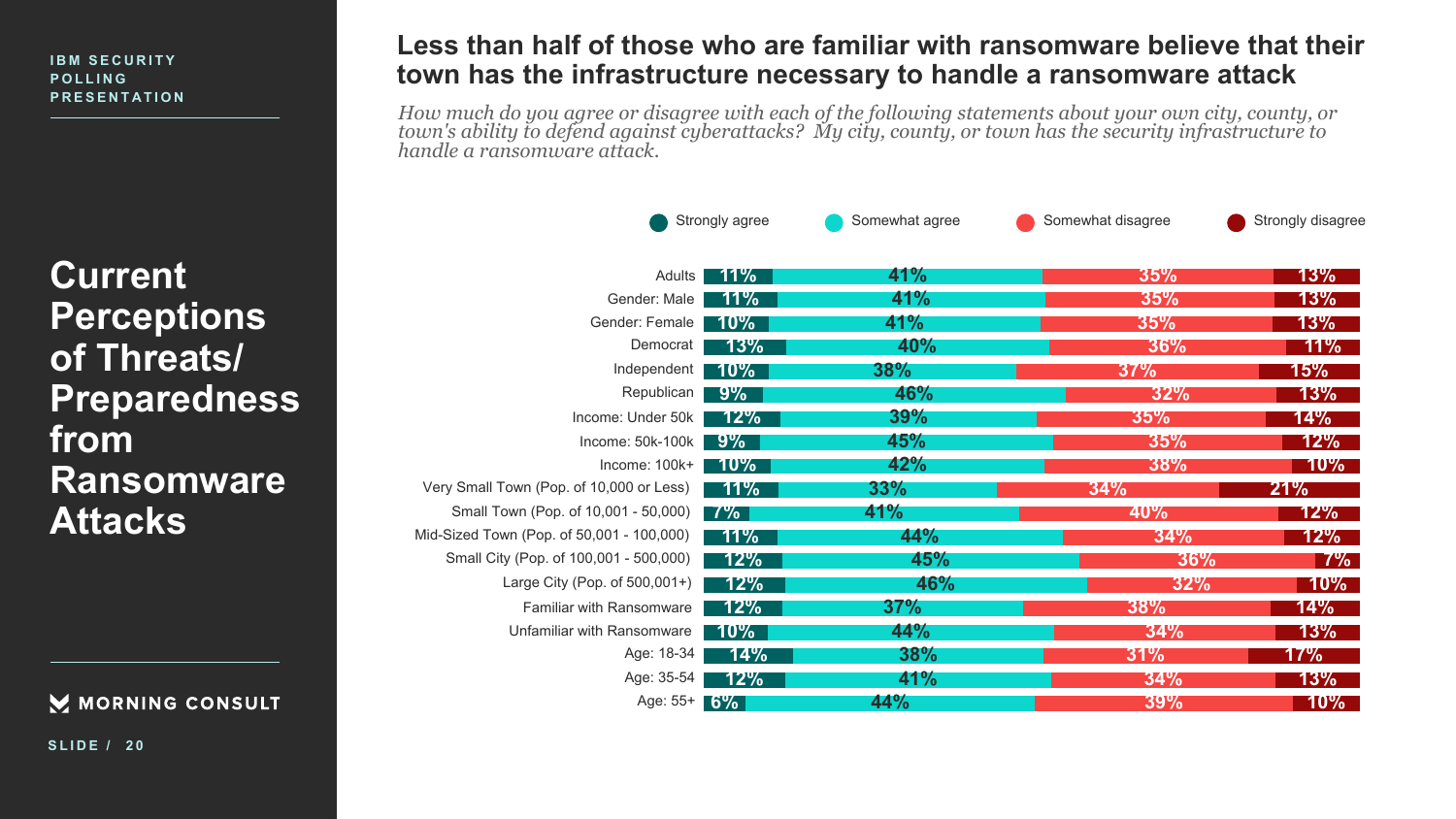**Willingness to Pay Ransoms/ Higher Taxes for Cybersecurity**

MORNING CONSULT

### **Democrats and younger respondents are more likely to support use of taxpayer dollars to pay a hacker**

*If your city, county, or town was attacked by ransomware and unable to quickly solve the problem through other means, would you approve of your local government using tax dollars to pay a ransomware hacker?*

|                                           | Strongly approve | Somewhat approve | Somewhat disapprove | Strongly disapprove |
|-------------------------------------------|------------------|------------------|---------------------|---------------------|
| Adults                                    | $11\%$           | 32%              | 28%                 | <b>28%</b>          |
| Gender: Male                              | $9\%$            | $30\%$           | 26%                 | 36%                 |
| Gender: Female                            | 13%              | 35%              | 30%                 | 22%                 |
| Democrat                                  | 14%              | 36%              | <b>28%</b>          | 23%                 |
| Independent                               | $10\%$           | <b>29%</b>       | <b>29%</b>          | 32%                 |
| Republican                                | $9\%$            | 33%              | 28%                 | $30\%$              |
| Income: Under 50k                         | 12%              | 33%              | <b>26%</b>          | <b>28%</b>          |
| Income: 50k-100k                          | $9\%$            | 33%              | 30%                 | <b>28%</b>          |
| Income: 100k+                             | $9\%$            | 27%              | 33%                 | 32%                 |
| Very Small Town (Pop. of 10,000 or Less)  | 14%              | 33%              | 24%                 | <b>29%</b>          |
| Small Town (Pop. of 10,001 - 50,000)      | $9\%$            | 31%              | $30\%$              | 29%                 |
| Mid-Sized Town (Pop. of 50,001 - 100,000) | $10\%$           | 33%              | <b>28%</b>          | <b>29%</b>          |
| Small City (Pop. of 100,001 - 500,000)    | $9\%$            | 33%              | 27%                 | $30\%$              |
| Large City (Pop. of 500,001+)             | $12\%$           | 32%              | 32%                 | 24%                 |
| Familiar with Ransomware                  | $11\%$           | <b>28%</b>       | 27%                 | 35%                 |
| Unfamiliar with Ransomware                | $11\%$           | 35%              | 29%                 | 25%                 |
| Age: 18-34                                | 14%              | 36%              | 27%                 | 23%                 |
| Age: 35-54                                | 13%              | 36%              | 25%                 | <b>26%</b>          |
| Age: 55+                                  | <b>7%</b>        | 27%              | 31%                 | 35%                 |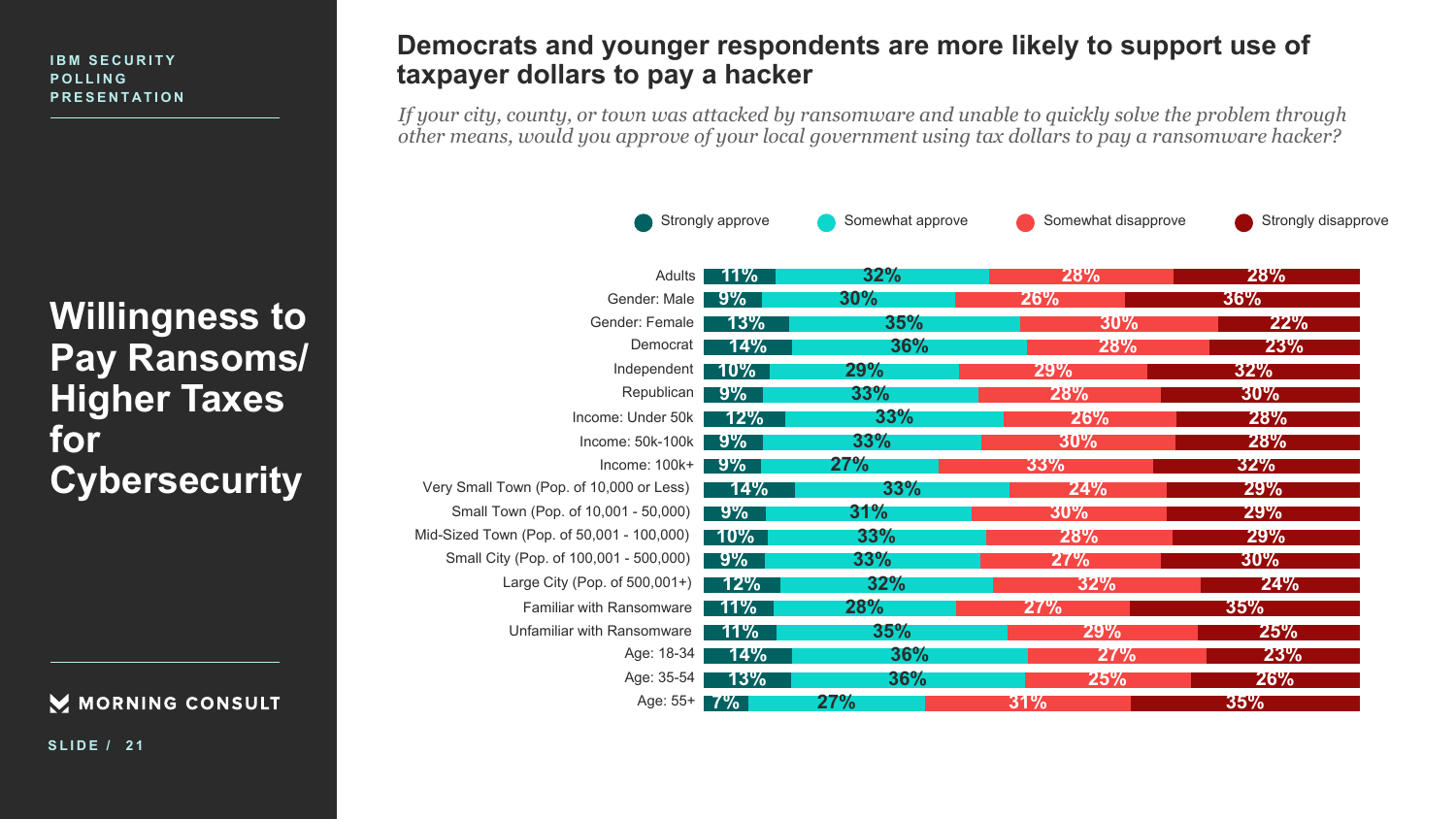**Willingness to Pay Ransoms/ Higher Taxes for Cybersecurity**

### M MORNING CONSULT

**SLIDE / 2 2**

### **The only group that would prefer to use taxpayer dollars to pay a ransom is Americans under the age of 35**

*Given an option between not paying a ransom, but paying higher repair costs to get systems up and running, or paying a ransom and saving taxpayer dollars, which would you prefer, even if neither exactly describes your feelings?*

Not paying a ransom, but paying higher repair costs Paying a ransom, but saving taxpayer dollars

| Adults                                    | 63%        | 37%        |
|-------------------------------------------|------------|------------|
| Gender: Male                              | 69%        | 31%        |
| Gender: Female                            | 57%        | 43%        |
| Democrat                                  | 59%        | 41%        |
| Independent                               | 66%        | 34%        |
| Republican                                | 65%        | 35%        |
| Income: Under 50k                         | 58%        | 42%        |
| Income: 50k-100k                          | <b>69%</b> | 31%        |
| Income: 100k+                             | 72%        | <b>28%</b> |
| Very Small Town (Pop. of 10,000 or Less)  | 59%        | 41%        |
| Small Town (Pop. of 10,001 - 50,000)      | <b>66%</b> | 34%        |
| Mid-Sized Town (Pop. of 50,001 - 100,000) | 61%        | 39%        |
| Small City (Pop. of 100,001 - 500,000)    | 62%        | 38%        |
| Large City (Pop. of 500,001+)             | 67%        | 33%        |
| Familiar with Ransomware                  | <b>71%</b> | <b>29%</b> |
| Unfamiliar with Ransomware                | <b>59%</b> | <b>41%</b> |
| Age: 18-34                                | <b>49%</b> | 51%        |
| Age: 35-54                                | 65%        | 35%        |
| Age: 55+                                  | 73%        | 27%        |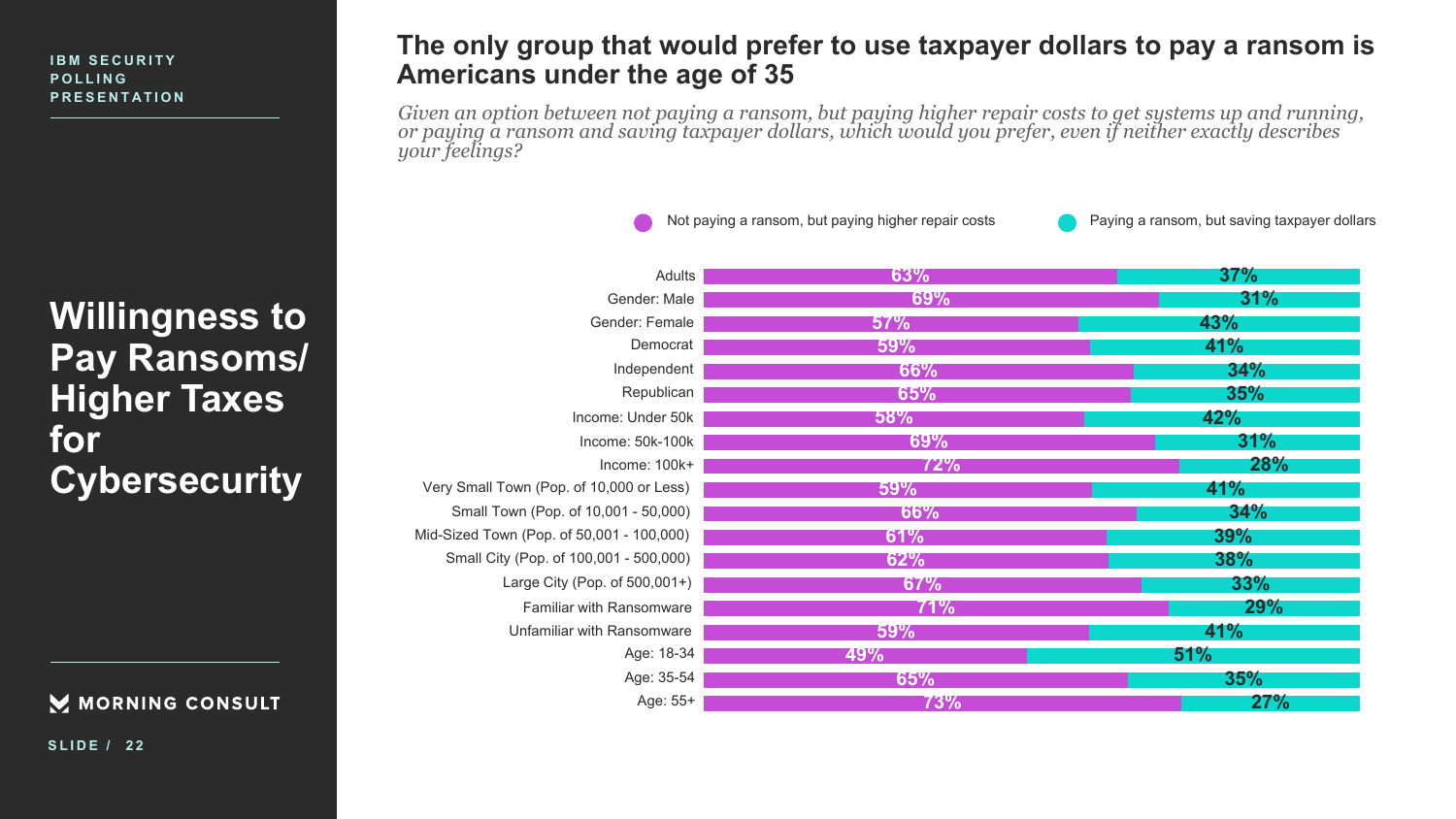**Willingness to Pay Ransoms/ Higher Taxes for Cybersecurity**

> Small Mid-Sized

### M MORNING CONSULT

**SLIDE / 2 3**

# **Those who are wealthier and those living in cities with populations of 100,000 or greater are willing to pay additional taxes, and those who are familiar with ransomware are more willing to pay additional taxes than those who are not**

*Would you be willing to pay additional taxes to protect your city, county, or town from attacks?*

Yes, I would be willing to pay additional taxes  $\bigcirc$  No, I would not be willing to pay additional taxes

| Adults                                    | <b>46%</b> | 54%        |
|-------------------------------------------|------------|------------|
| Gender: Male                              | <b>48%</b> | 52%        |
| Gender: Female                            | <b>45%</b> | 55%        |
| Democrat                                  | 49%        | 51%        |
| Independent                               | 45%        | 55%        |
| Republican                                | 45%        | 55%        |
| Income: Under 50k                         | <b>44%</b> | 56%        |
| Income: 50k-100k                          | <b>48%</b> | 52%        |
| Income: 100k+                             | 53%        | <b>47%</b> |
| Very Small Town (Pop. of 10,000 or Less)  | 38%        | 62%        |
| Small Town (Pop. of 10,001 - 50,000)      | 49%        | 51%        |
| Aid-Sized Town (Pop. of 50,001 - 100,000) | <b>45%</b> | 55%        |
| Small City (Pop. of 100,001 - 500,000)    | 52%        | 48%        |
| Large City (Pop. of 500,001+)             | 51%        | 49%        |
| Familiar with Ransomware                  | 50%        | 50%        |
| Unfamiliar with Ransomware                | <b>45%</b> | 55%        |
| Age: 18-34                                | <b>48%</b> | 52%        |
| Age: 35-54                                | <b>47%</b> | 53%        |
| Age: 55+                                  | <b>45%</b> | 55%        |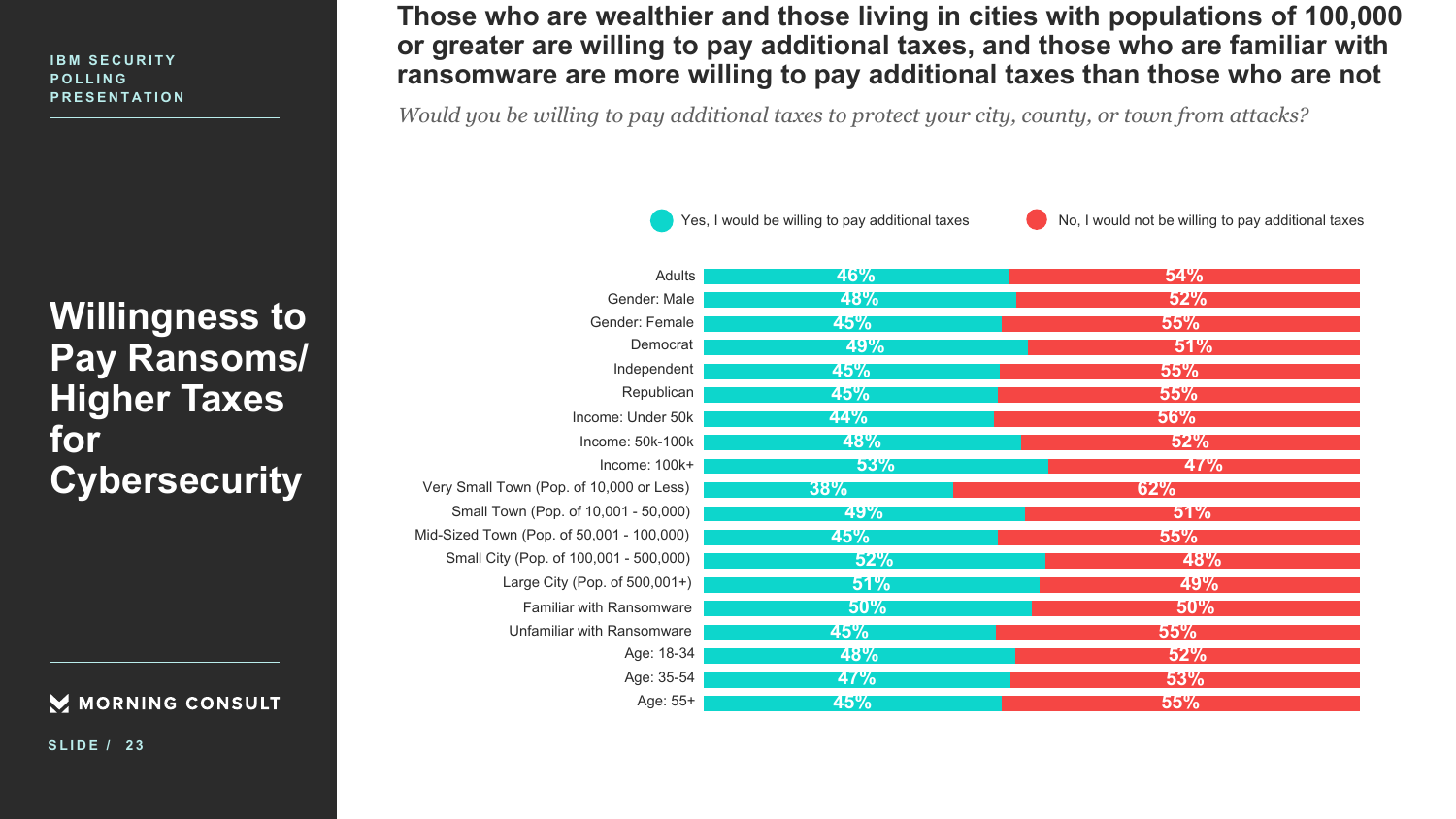**Willingness to Pay Ransoms/ Higher Taxes for Cybersecurity**

> Small Mid-Sized <sup>-</sup>

### M MORNING CONSULT

**SLIDE / 2 4**

# **Among those unwilling to pay additional taxes, Republicans and those with a household income between \$50-\$100,000 are most likely to support cuts to other services to reallocate to cybersecurity**

*You mentioned you would not be willing to pay any additional taxes for improved cybersecurity. Would you be in favor of cuts to other local government services to reallocate funding to cybersecurity?*

> Yes, I would support cuts to other services to reallocate to cybersecurity

No, I would not support cuts to other services to reallocate to cybersecurity

| Adults                                    | 50%        | 50%        |
|-------------------------------------------|------------|------------|
| Gender: Male                              | 50%        | 50%        |
| Gender: Female                            | 50%        | 50%        |
| Democrat                                  | <b>48%</b> | 52%        |
| Independent                               | <b>48%</b> | 52%        |
| Republican                                | 55%        | 45%        |
| Income: Under 50k                         | 47%        | 53%        |
| Income: 50k-100k                          | 58%        | 42%        |
| Income: 100k+                             | 49%        | 51%        |
| Very Small Town (Pop. of 10,000 or Less)  | <b>49%</b> | 51%        |
| Small Town (Pop. of 10,001 - 50,000)      | $50\%$     | 50%        |
| Aid-Sized Town (Pop. of 50,001 - 100,000) | $50\%$     | 50%        |
| Small City (Pop. of 100,001 - 500,000)    | 54%        | <b>46%</b> |
| Large City (Pop. of 500,001+)             | <b>49%</b> | 51%        |
| Familiar with Ransomware                  | 53%        | 47%        |
| Unfamiliar with Ransomware                | <b>49%</b> | 51%        |
| Age: 18-34                                | <b>48%</b> | 52%        |
| Age: 35-54                                | 52%        | 48%        |
| Age: 55+                                  | 50%        | 50%        |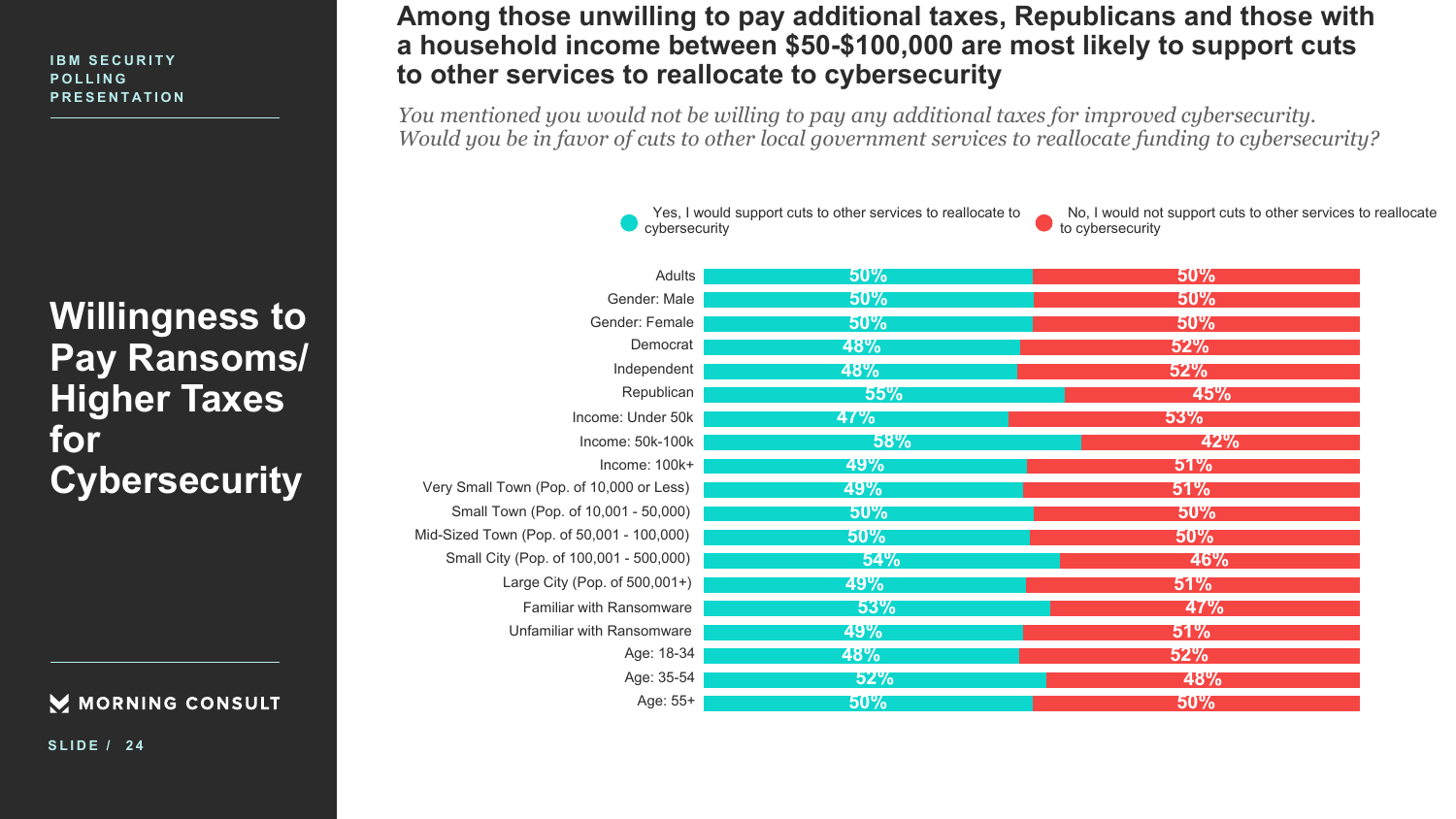**Cybersecurity Responsibility of Federal vs. Local Governments**

### M MORNING CONSULT

**SLIDE / 2 5**

# **While pluralities of all groups view the federal government as having the most responsibility to protect cities from ransomware attacks, Republicans are more likely to feel that local governments have a greater responsibility**

*Which of the following do you think has the greatest responsibility to protect cities from ransomware attacks?*

| themselves                                | The governments of the cities/towns | State governments where the cities are<br>located | The U.S. federal government |  |
|-------------------------------------------|-------------------------------------|---------------------------------------------------|-----------------------------|--|
| Adults                                    | <b>28%</b>                          | 22%                                               | 49%                         |  |
| Gender: Male                              | $30\%$                              | 21%                                               | 49%                         |  |
| Gender: Female                            | 27%                                 | 24%                                               | 49%                         |  |
| Democrat                                  | 22%                                 | 24%                                               | 54%                         |  |
| Independent                               | 32%                                 | 20%                                               | 49%                         |  |
| Republican                                | 33%                                 | 23%                                               | 44%                         |  |
| Income: Under 50k                         | 26%                                 | 22%                                               | 51%                         |  |
| Income: 50k-100k                          | 30%                                 | <b>23%</b>                                        | 47%                         |  |
| Income: 100k+                             | 35%                                 | 20%                                               | 45%                         |  |
| Very Small Town (Pop. of 10,000 or Less)  | 25%                                 | 22%                                               | 53%                         |  |
| Small Town (Pop. of 10,001 - 50,000)      | 31%                                 | 22%                                               | <b>48%</b>                  |  |
| Mid-Sized Town (Pop. of 50,001 - 100,000) | $30\%$                              | <b>23%</b>                                        | 47%                         |  |
| Small City (Pop. of 100,001 - 500,000)    | 32%                                 | 24%                                               | <b>44%</b>                  |  |
| Large City (Pop. of 500,001+)             | 26%                                 | 22%                                               | 52%                         |  |
| Familiar with Ransomware                  | 34%                                 | 21%                                               | 45%                         |  |
| Unfamiliar with Ransomware                | 25%                                 | <b>23%</b>                                        | 52%                         |  |
| Age: 18-34                                | 24%                                 | $20\%$                                            | 57%                         |  |
| Age: 35-54                                | 25%                                 | 22%                                               | 53%                         |  |
| Age: 55+                                  | 36%                                 | 24%                                               | <b>40%</b>                  |  |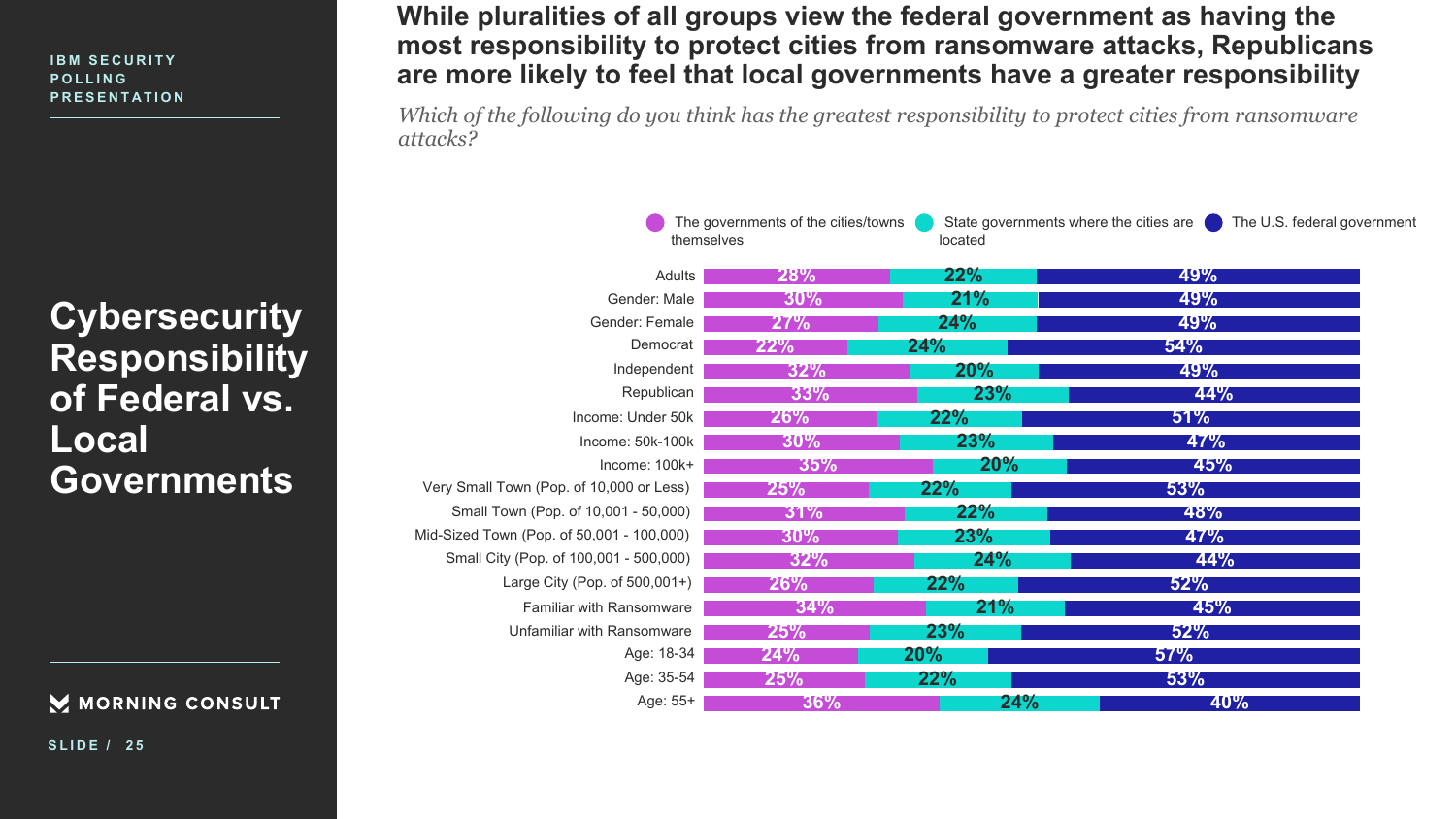**Cybersecurity Responsibility of Federal vs. Local Governments**

> Small Mid-Sized

### M MORNING CONSULT

**SLIDE / 2 6**

# **There is also bipartisan support for having the federal government reimburse cities for damages from cyberattacks, though Democrats (85%) are more strongly in favor than independents (77%) and Republicans (66%)**

*How much do you agree or disagree with each of the following statements about the federal government's relationship with cities when it comes to ransomware attacks? The federal government should reimburse cities for damages from cyberattacks or ransomware attacks, similar to how natural disasters and terrorism are handled.*

| Strongly agree                            |            | Somewhat agree<br>Somewhat disagree | Strongly disagree |           |
|-------------------------------------------|------------|-------------------------------------|-------------------|-----------|
| Adults                                    | 32%        | 44%                                 | 16%               | $8\%$     |
| Gender: Male                              | 31%        | 41%                                 | 18%               | $10\%$    |
| Gender: Female                            | 34%        | <b>47%</b>                          | 14%               | $ 6\% $   |
| Democrat                                  | <b>40%</b> | 45%                                 | 13%               |           |
| Independent                               | 31%        | 46%                                 | 14%               | $9\%$     |
| Republican                                | 25%        | 41%                                 | 22%               | $12\%$    |
| Income: Under 50k                         | 34%        | 46%                                 | 13%               | $7\%$     |
| Income: 50k-100k                          | <b>29%</b> | 43%                                 | 18%               | $9\%$     |
| $Income: 100k+$                           | 33%        | <b>38%</b>                          | 21%               | $7\%$     |
| Very Small Town (Pop. of 10,000 or Less)  | 34%        | 43%                                 | 13%               | $10\%$    |
| Small Town (Pop. of 10,001 - 50,000)      | 28%        | 47%                                 | 15%               | $9\%$     |
| Aid-Sized Town (Pop. of 50,001 - 100,000) | 32%        | 42%                                 | 22%               | 4%        |
| Small City (Pop. of 100,001 - 500,000)    | 33%        | <b>47%</b>                          | 13%               | <b>7%</b> |
| Large City (Pop. of 500,001+)             | 36%        | 40%                                 | 17%               | $ 7\% $   |
| <b>Familiar with Ransomware</b>           | 34%        | 39%                                 | 17%               | 11%       |
| Unfamiliar with Ransomware                | 31%        | <b>47%</b>                          | 15%               | 6%        |
| Age: 18-34                                | 37%        | 42%                                 | 14%               | $7\%$     |
| Age: 35-54                                | 35%        | 44%                                 | 14%               | $7\%$     |
| Age: 55+                                  | 26%        | 46%                                 | <b>19%</b>        | $9\%$     |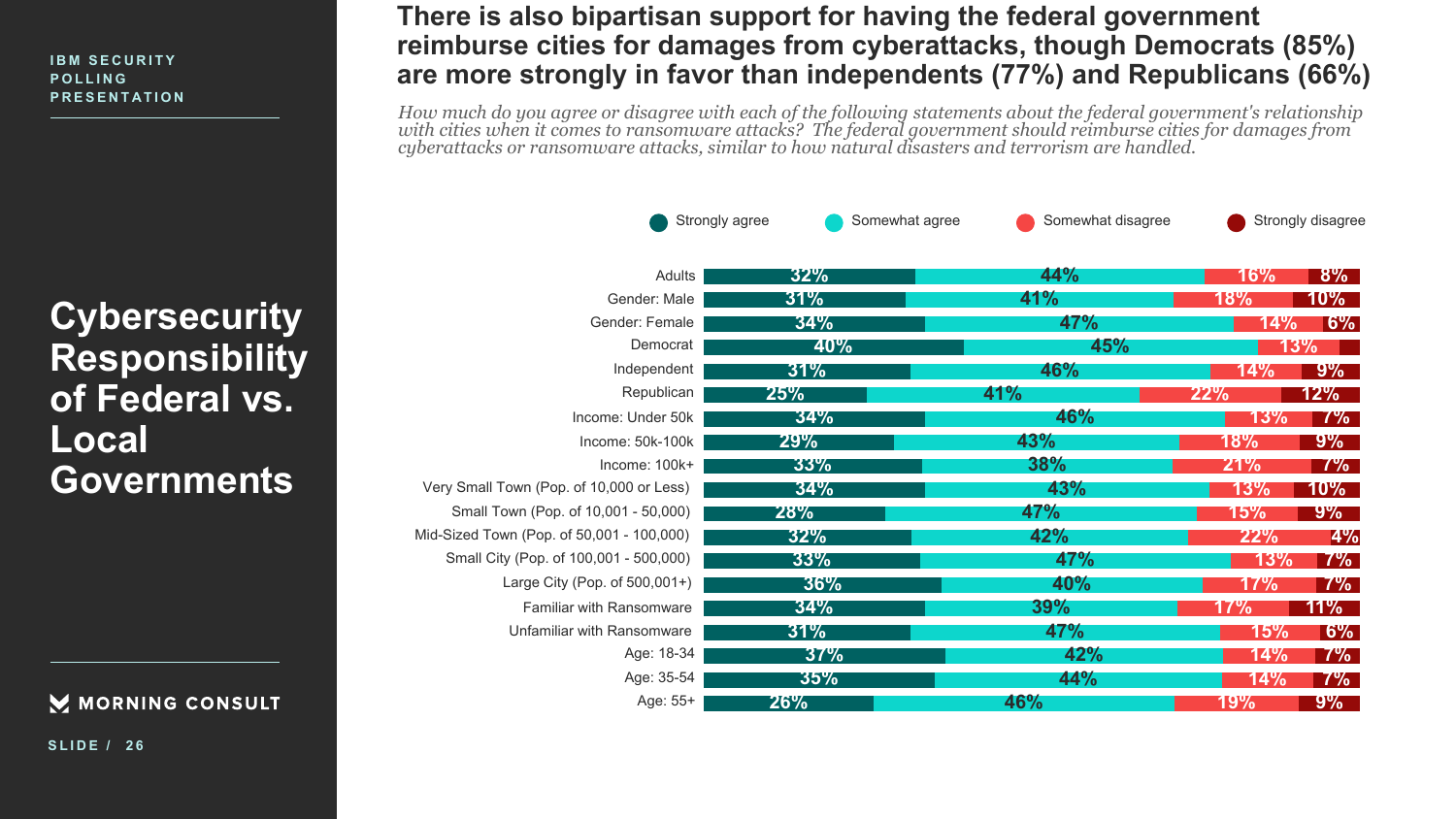**Cybersecurity Responsibility of Federal vs. Local Governments**

Mid-Sized

### M MORNING CONSULT

**SLIDE / 2 7**

# **There is overwhelming bipartisan support for additional access to federal funding for local cybersecurity infrastructure, though Democrats (91%) are slightly more in favor than Republicans (85%)**

*How much do you agree or disagree with each of the following statements about the federal government's relationship with cities when it comes to ransomware attacks? The federal government should increase access to grants or other funding sources for local governments to improve their cybersecurity infrastructure.*

| Strongly agree                            | Somewhat agree | Somewhat disagree | Strongly disagree |
|-------------------------------------------|----------------|-------------------|-------------------|
| Adults                                    | 45%            | 43%               | $8\%$ 5%          |
| Gender: Male                              | 45%            | 41%               | <b>7% 6%</b>      |
| Gender: Female                            | 44%            | 44%               | $8\%$ 4%          |
| Democrat                                  | 53%            | <b>38%</b>        | $6\%$             |
| Independent                               | 42%            | 44%               | $8\%$ 7%          |
| Republican                                | 39%            | <b>46%</b>        | $ 6\% $<br>$9\%$  |
| Income: Under 50k                         | 45%            | 43%               | $8\%$ 5%          |
| Income: 50k-100k                          | 43%            | 44%               | 5%<br>$8\%$       |
| Income: 100k+                             | 50%            | <b>40%</b>        | 7% 4%             |
| Very Small Town (Pop. of 10,000 or Less)  | 43%            | 43%               | <b>7% 7%</b>      |
| Small Town (Pop. of 10,001 - 50,000)      | 43%            | 45%               | $7\%$ 5%          |
| Aid-Sized Town (Pop. of 50,001 - 100,000) | $ 41\% $       | 43%               | 12%<br>4%         |
| Small City (Pop. of 100,001 - 500,000)    | 49%            | <b>40%</b>        | $ 5\% 6\%$        |
| Large City (Pop. of 500,001+)             | 50%            | 40%               | $8\%$             |
| Familiar with Ransomware                  | 50%            | 38%               | $7\%$ 5%          |
| Unfamiliar with Ransomware                | 42%            | 45%               | $8\%$ 5%          |
| Age: 18-34                                | <b>40%</b>     | 45%               | $8\%$ 7%          |
| Age: 35-54                                | 47%            | 41%               | $8\%$ 4%          |
| Age: 55+                                  | 46%            | 42%               | $7\%$ 5%          |